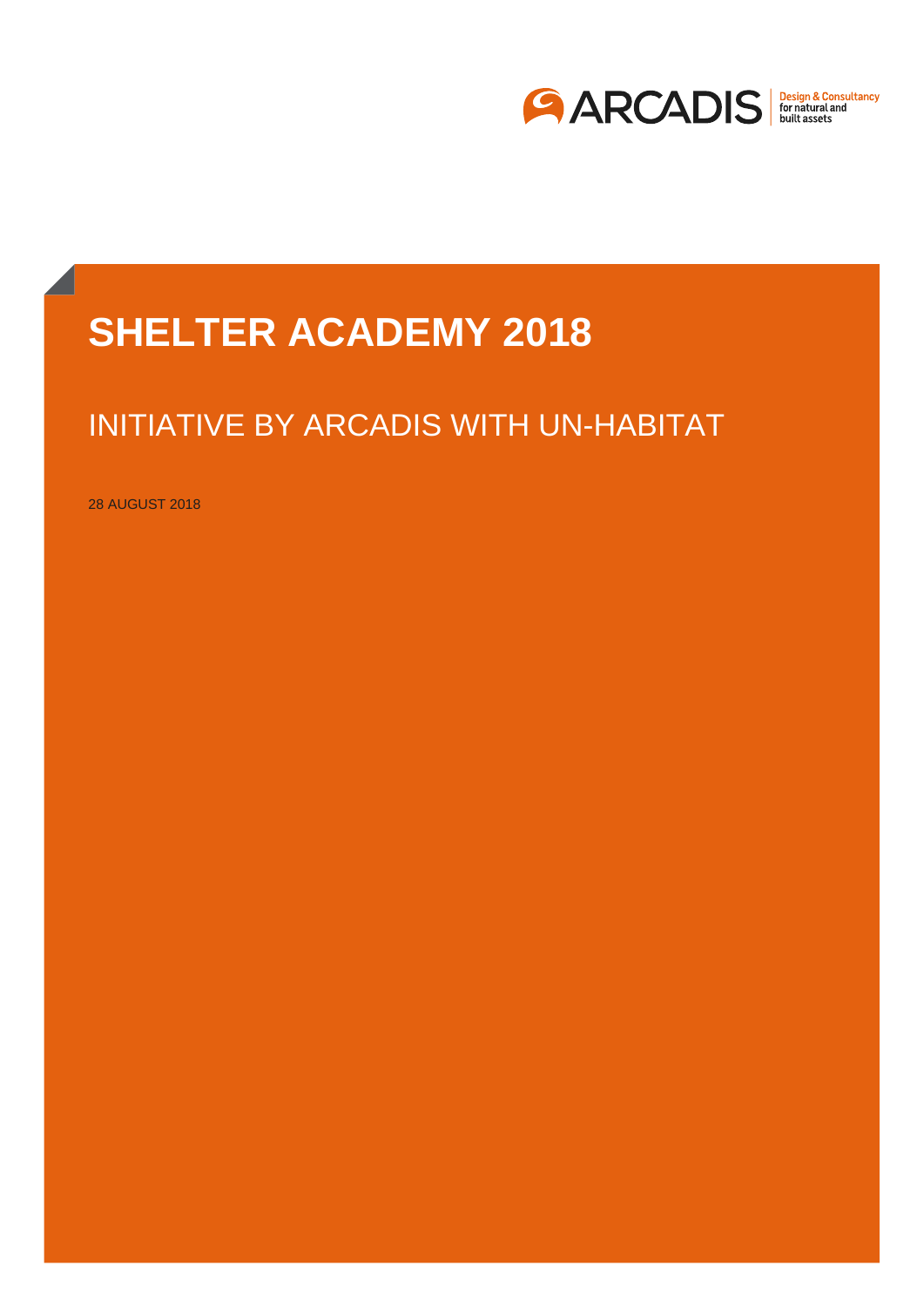

# **Contact**

**BERT SMOLDERS**  SHELTER PROGRAM MANAGER

M +31 6 27060436 E bert.smolders@arcadis.com

**JOLIJN POSMA** SHELTER ORGANIZING TEAM

T +31 6 27060736 E jolijn.posma@arcadis.com

> Arcadis Nederland B.V. P.O. Box 264 6800 AG Arnhem The Netherlands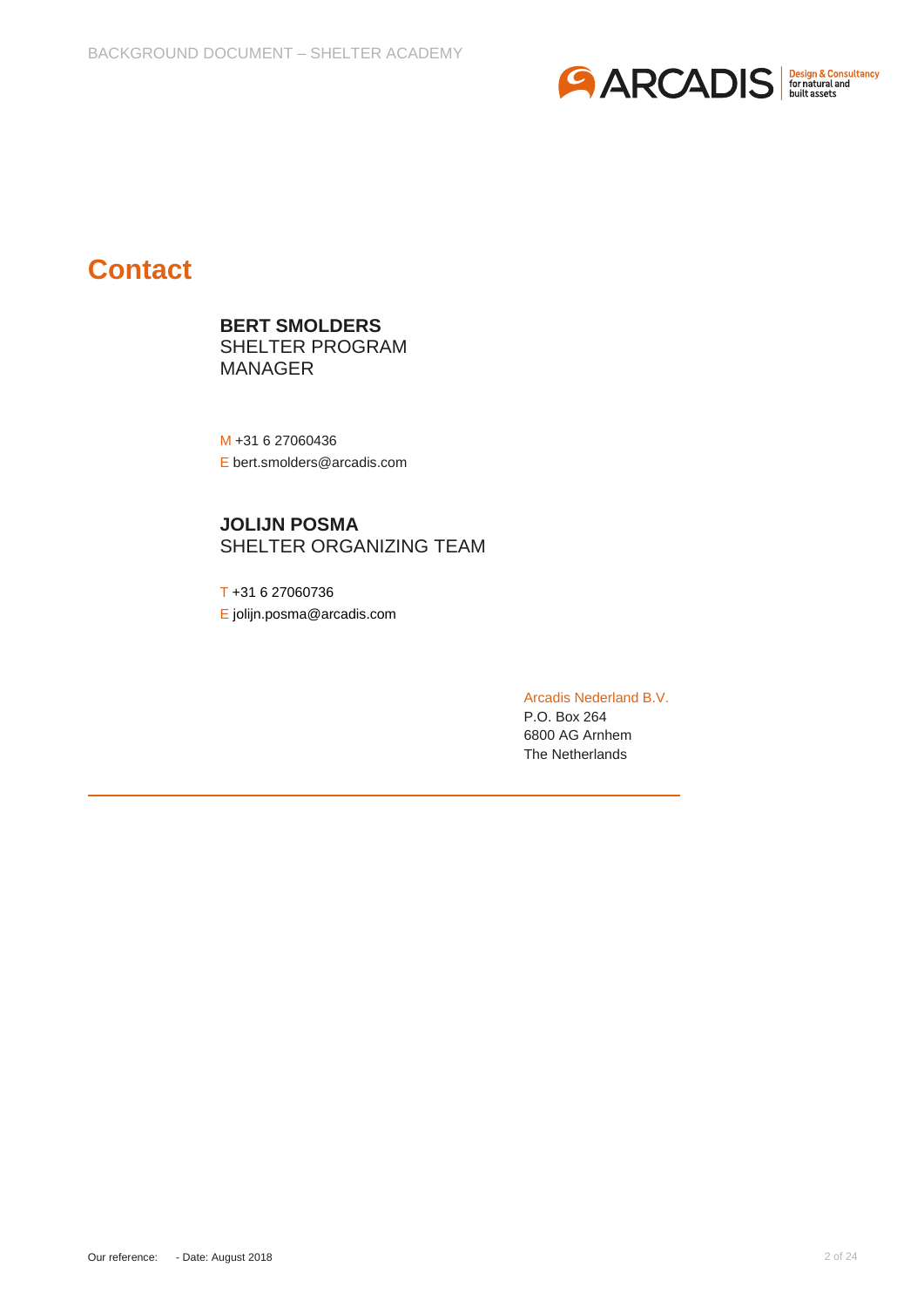

# **CONTENTS**

# **Contents**

| 1              | <b>INTRODUCTION</b>                      |                               |                 |
|----------------|------------------------------------------|-------------------------------|-----------------|
| $\overline{2}$ | <b>PARTICIPANTS SHELTER ACADEMY 2018</b> |                               | 5               |
| 3              | <b>BACKGROUND INFORMATION</b>            | $6\phantom{1}6$               |                 |
|                | 3.1                                      | Philippines, Tagum            | $6\phantom{1}6$ |
|                | 3.2                                      | Jamaica, Kingston, Port Royal | 8               |
|                | 3.3                                      | Malawi, Lilongwe              | 10              |
|                | 3.4                                      | Cambodia, Phnom Penh          | 12              |
|                | 3.5                                      | Brazil, Belo Horizonte        | 14              |
|                | 3.6                                      | Nepal, Dhulikhel              | 16              |
|                | 3.7                                      | Nepal, Kirtipur               | 18              |
|                | 3.8                                      | Ghana, Sekondi - Takoradi     | 21              |
|                | 3.9                                      | Mozambique, Maputo            | 22              |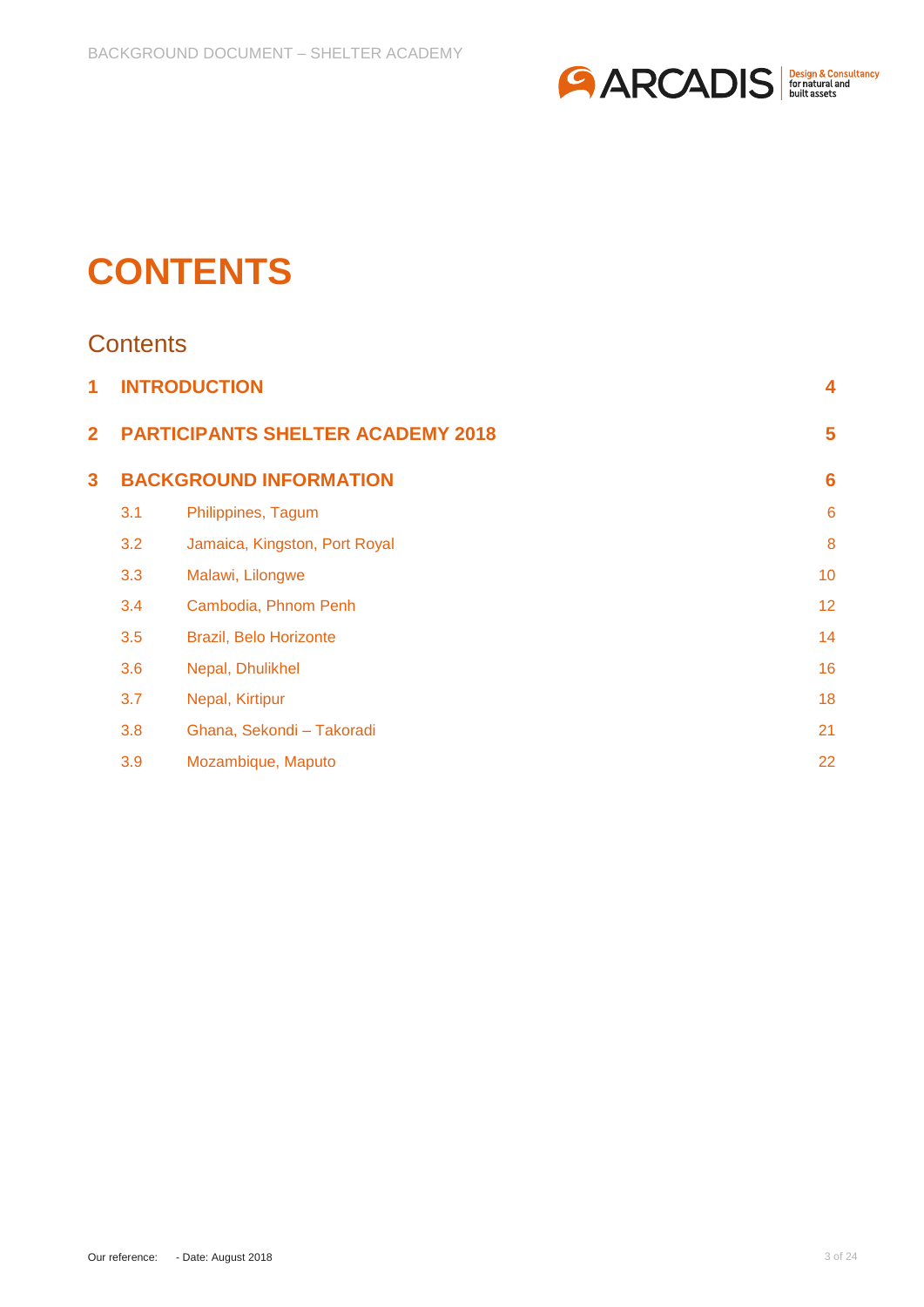

<span id="page-3-0"></span>

This document contains background information about the participating cities of the Shelter Academy 2018. This information was sent by the participants. Some information (e.g. maps) was found by Arcadis.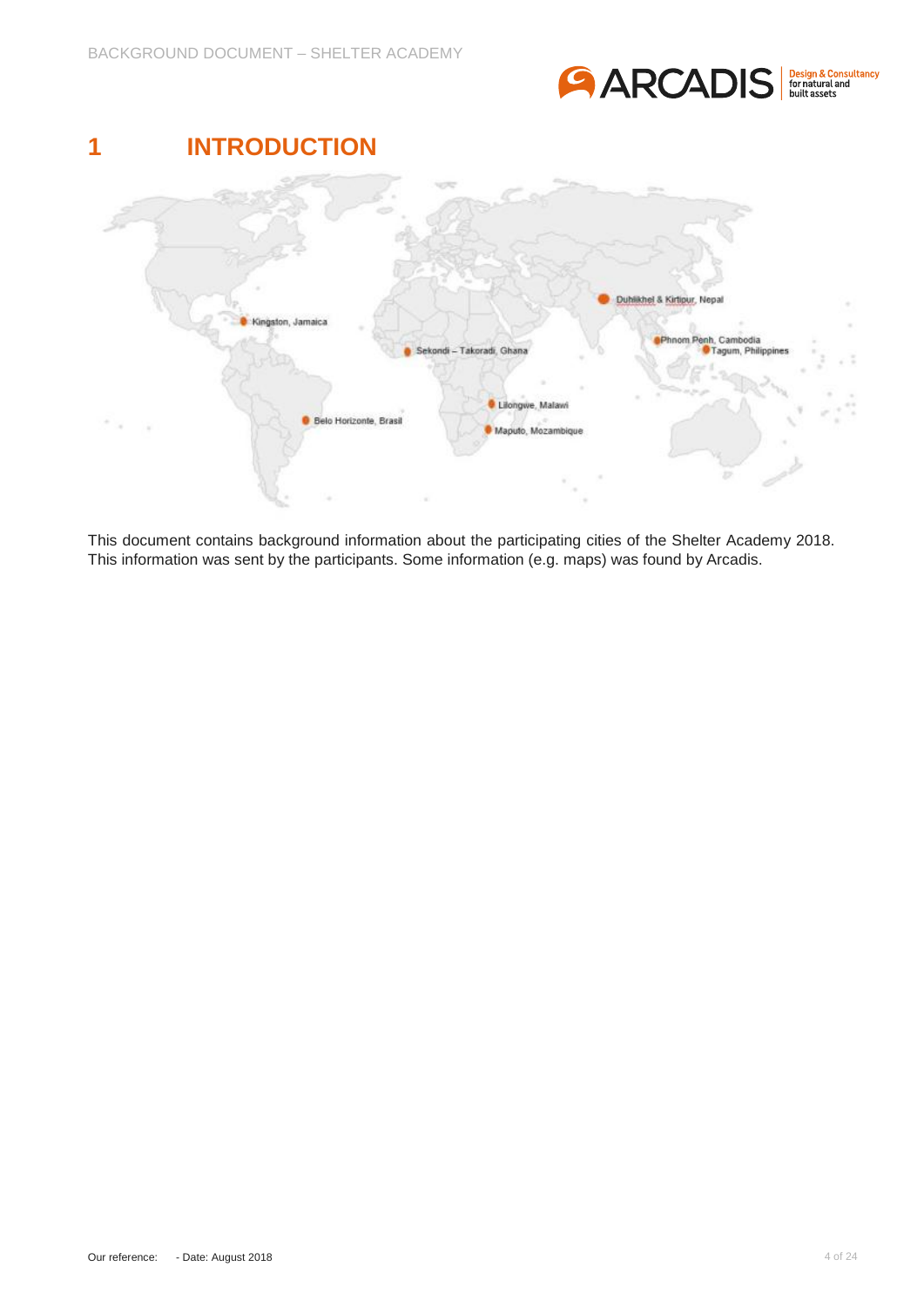

# <span id="page-4-0"></span>**2 PARTICIPANTS SHELTER ACADEMY 2018**

|      | <b>Name</b>                              | <b>Job Title</b>                                                                                                                            | <b>Country</b> | <b>City</b>           |
|------|------------------------------------------|---------------------------------------------------------------------------------------------------------------------------------------------|----------------|-----------------------|
| Dr.  | Allan Rellon                             | Mayor, Municipality of Tagum                                                                                                                | Philippines    | Tagum                 |
| Mrs. | <b>Heather Anne Elizabeth</b><br>Pinnock | Deputy general manager, Urban<br>development corporation                                                                                    | Jamaica        | Kingston              |
| Mrs. | <b>Mercy Betty Dube</b>                  | Deputy Director for Urban Development,<br>Central Government, Ministry of Lands,<br>Housing and Urban Development                           | Malawi         | Lilongwe              |
| Mr.  | Angkeara Prak                            | Deputy Director General for General<br>Department of Housing, Ministry of Land<br>Management, Urban Planning and<br>Contruction             | Cambodia       | Phnom Penh            |
| Ms.  | Lívia de Oliveira Monteiro               | Technical Advisor of Urban Policy, Belo<br>Horizonte City Hall                                                                              | <b>Brazil</b>  | <b>Belo Horizonte</b> |
| Mr.  | Mahesh Baral                             | Chief Administrative Officer, Municipality<br>of Dhulikhel                                                                                  | Nepal          | <b>Dhulikhel</b>      |
| Mr.  | Ramesh Maharjan                          | Mayor, Municipality of Kirtipur                                                                                                             | Nepal          | Kirtipur              |
| Mr.  | Anthony Kobina Kurentsir Sam             | Mayor, Sekondi - Takoradi Metropolitan<br>Assembly                                                                                          | Ghana          | Sekondi -<br>Takoradi |
| Ms.  | Idélcia Rebeca Domingos<br>Mapure        | <b>Technical Advisor for Urban Planning</b><br>and Resilience to Climate Change,<br>National Association of Municipalities of<br>Mozambique | Mozambique     | Maputo                |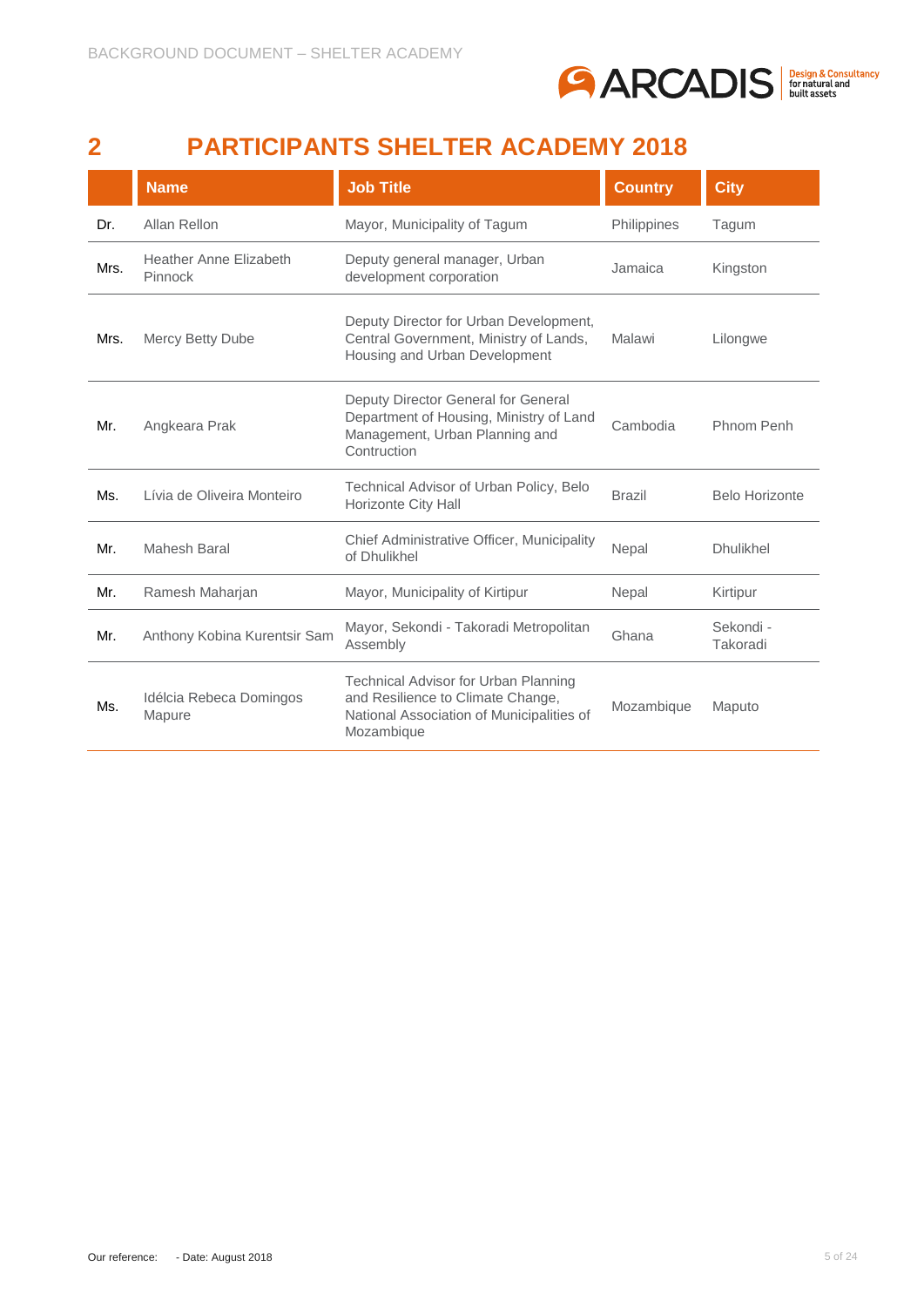

# <span id="page-5-0"></span>**3 BACKGROUND INFORMATION**

# <span id="page-5-1"></span>**3.1 Philippines, Tagum**

#### **Demographic overview**

The Philippines, officially the Republic of the Philippines, is an unitary sovereign and archipelagic country in Southeast Asia. Situated in the western Pacific Ocean, it consists of about 7,641 islands. The capital city of the Philippines is Manila and the most populous city is Quezon City, both part of Metro Manila. Bounded by the South China Sea on the west, the Philippine Sea on the east and the Celebes Sea on the southwest, the Philippines shares maritime borders with Taiwan to the north, Vietnam to the west, Palau to the east and Malaysia and Indonesia to the south. The Philippines' location on the Pacific Ring of Fire and close to the equator makes the Philippines prone to earthquakes and typhoons but also endows it with abundant natural resources and some of the world's greatest biodiversity. The Philippines has an area of 300,000 km<sup>2</sup> with a population of 100,981,437. Almost half (45,3%) of the population is living in urban areas.

The Philippine economy is the 34th largest in the world, with an estimated 2018 gross domestic product of \$371.8 billion and the GDP per Capita is 2891.36 US Dollars.

The Philippines has a democratic government in the form of a constitutional republic with a presidential system. It is governed as a unitary state with the exception of the Autonomous Region in Muslim Mindanao (ARMM), which is largely free from the national government. There have been attempts to change the government to a federal, unicameral, or parliamentary government since the Ramos administration.

Tagum is the most populous component city in Mindanao and the city is one of the top most livable cities in the Philippines. The city has a population of 270,000 with a land area of 19, 580 Hectares. The main industries are Agriculture and Aquamarine, Trade and Industry, Manufacturing and Food Processing.

#### **Planning challenges in the coming years**

The local government of Tagum oversees the following topics: urban planning, disaster response, zoning, building regulations, environmental protection and business regulation. The strategic location of the city makes the city a significant trading and economic hub in Mindanao. The specific local urban challenges related to climate change that Tagum is facing are:

- Frequent Weather Disturbances resulting to the displacement of people, rain-induced landslides
- Lack of Necessary Infrastructure to help in climate change mitigation
- The decline of Green Spaces due to rapid urbanization
- Sea-level rise
- **Liquefaction**
- The increase of Greenhouse gases
- Human settlements are affected resulting to problems on housing
- Lack of equipment on disaster response

#### **Current policies and goals to address the issues of climate change in the next 1-10 years**

The city has three specific concerns and they developed three special actions plans to deal with these local urban challenges, namely:

- 1. Displacement of people
	- Strict relocation of Families living in danger zones
	- Continued acquisition of land for relocation
	- Construction of a centralized and permanent evacuation centre
	- Creation of new departments under the LGU: City Housing and Land Management Office and the City Disaster Risk Reduction and Management Office
- 2. Infrastructure concern
	- Wise usage of Disaster Management Funds for the construction of infrastructure facilities aimed at mitigating the impact of climate change like flooding. This includes road maintenance and flood control projects
- 3. Environmental and agricultural concerns
	- Passage of the City Environmental Code providing the legal framework of the city's efforts on environmental protection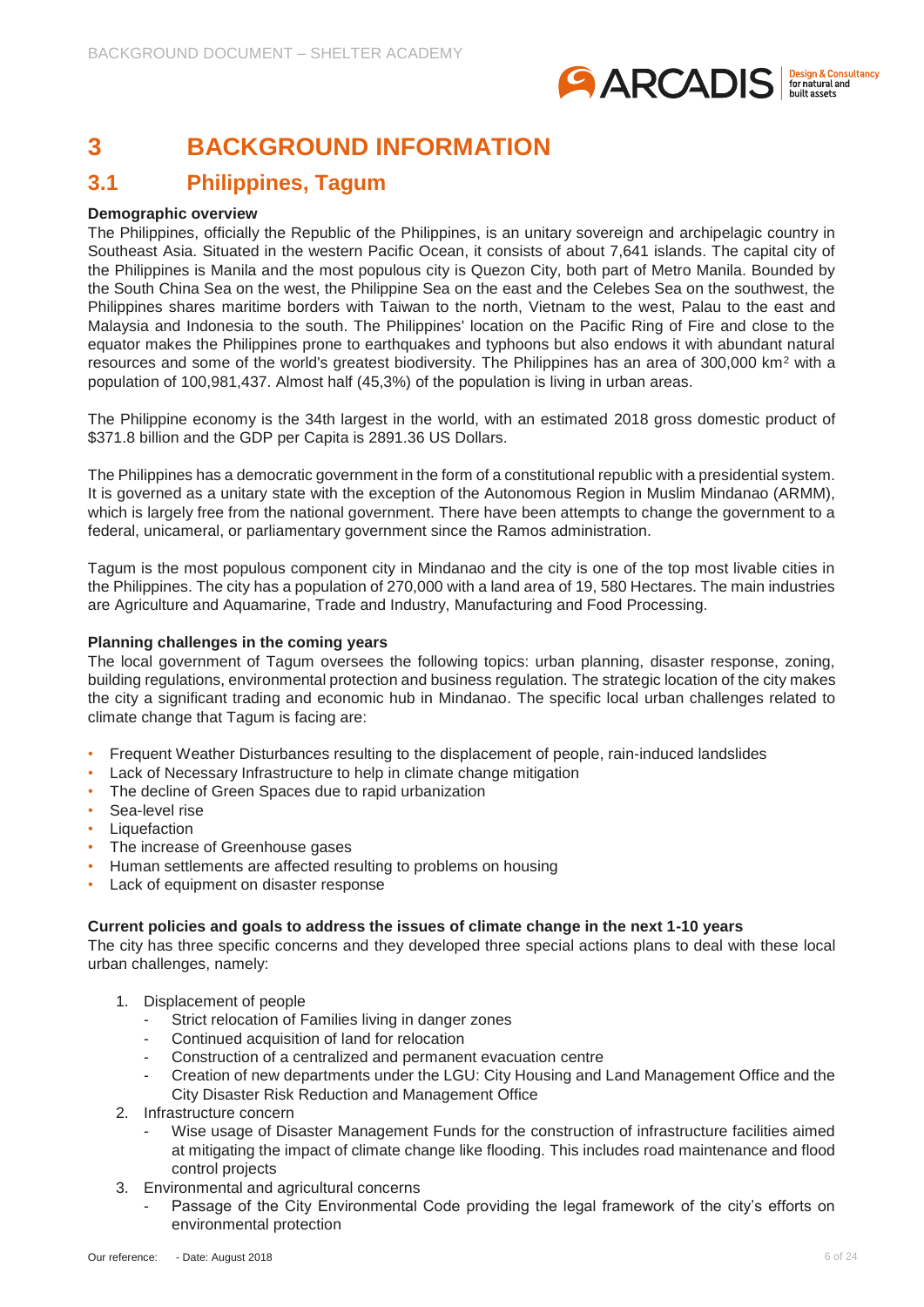

- Strengthening of Environmental Programs focused on greening, solid waste management, marine protection, mangrove area rehabilitation
- Strengthened support to the agriculture sector following the build-back better principle

Furthermore, the city government is also working on other local climate actions like:

- Watershed Project
- Mangrove Reforestation
- Artificial Coral Reefs Installation
- Green Spaces Development
- Reforestation, Conservation and Environmental Protection Fee
- Community-based Environment Protection Group
- Public-Private Partnership
- Formulation of critical plans like the Comprehensive Land Use Plan and the Local Climate Change Adaptation Plan

#### **Financial and human resources to meet these goals and implement these policies**

The financing of climate change adaption measures is divided in funding of the national and local government. The national government established the People's Survival Fund (PSF). The PSF is the Philippine government's flagship climate finance program. It is a resultant program of the 2012 PSF Law (Republic Act 10174), which addressed the lack of climate finance provisions in the 2009 Climate Change Act (RA 9729). It intends to finance climate change adaptation projects proposed by local government units (LGUs) and accredited local community organizations. It also supplements the annual appropriations allocated by relevant government agencies and local government units for climate change-related programs and projects. The law guarantees an annual USD 22.2 Million. The local government is responsible for the disaster and reduction and management fund. 5% of the total estimated income of local government units in the Philippines is mandatorily allocated for Disaster Risk Reduction and Management Fund. In the case of Tagum, we allocated P78,360,330.00 for 2019. 70% of this will be for Disaster Response and Rescue Equipment, Repair of Drainage, Roads and Government Properties, Rehabilitation/Construction of Drainage and Training for Disaster Preparedness while the remaining is intended as a Quick Response Fund or Stand-by Fund for relief and recovery programs and other rescue operations and rehabilitation brought about by the occurrences of fortuitous and disastrous events.

#### **Lessons learned**

Key lessons learned in Tagum:

- Concerns on Shelter for displaced communities should compel local government units to think of innovative ways to address the issue
- Effective planning engaging all sectors of the community is important
- Data banking should be given priority on the premise that "what you cannot measure, you cannot manage.
- Institutionalization of local efforts is key towards sustainability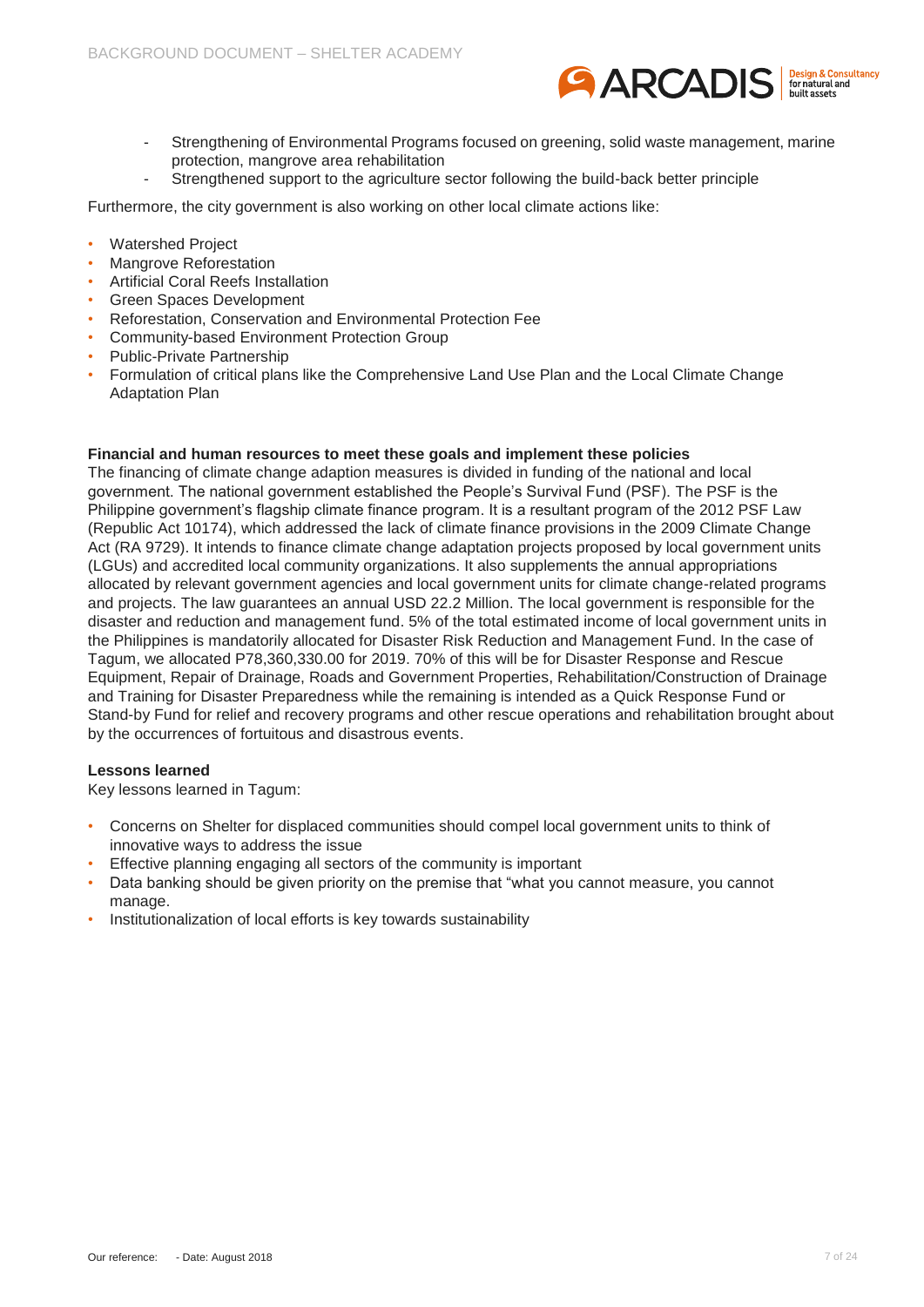

# <span id="page-7-0"></span>**3.2 Jamaica, Kingston, Port Royal**

#### **Demographic overview**

The island of Jamaica, located in the Caribbean Sea, is derived from the Arawak word Xaymaca, which means "land of wood and water ". The island has a mountainous interior surrounded by a narrow coastal plain where most settlements are located. Jamaica is 146 miles long, 51 miles wide, with an area of 4,411 square miles. The island is 600 miles away from south of Florida (USA) and 90 miles south of Cuba.

Jamaica's multi-racial population of approximately 3 million, is predominantly of African with European, East Indian and Chinese heritage. The national motto is "Out of Many, One People ".

Jamaica is a constitutional monarchy and The Queen of England, represented by a Governor-General, is head of state. Jamaica is divided into 14 parishes, in the context of local government the parishes are designated "Local Authorities." or "Municipal Corporations".

The economy is heavily dependent on services, which accounts for more than 70% of GDP. Jamaica derives most of its foreign exchange from tourism, remittances and the mining of bauxite. 2017 GDP was \$14.6 Billion/ \$5,117 per capita.

#### **Planning challenges in the coming years**

The focus area is Port Royal, a village located at the end of the Palisadoes at the mouth of the Kingston Harbour, in southeaster Jamaica. Jamaica suffers huge economic losses because of the environmental effects of climate change. More severe hurricanes, increased flooding, harsher periods of drought have left many agricultural workers unable to cope, and each year the cost in lives and infrastructural damage rises. Billions of dollars have already been lost in recuperation efforts, and increasingly governments are becoming aware that adaptation and capacity building are crucial to communities' continued survival. Port Royal is facing the following challenges:

- Risk of further catastrophic natural disasters including earthquakes and climate change fueled tropical storms and hurricanes
- Risk of the effects of climate change and tourism on its heritage sites
- Risk of the effects of climate change and tourism on its natural ecosystems
- Risk of development excluding the existing residents in terms of social amenities for locals
- Lack of funding to support resilient infrastructure developments outside of core tourism activities

#### **Current policies and goals to address the issues of climate change in the next 1-10 years**

The vulnerability to the climate change impacts has motivated the government in Jamaica to develop a national climate change policy framework. Under this policy, climate resilient action plans are being developed by key economic sectors to help the country meet its national development goals. The response to the development challenges in Port Royal are being addressed as follows:

- The development of a "Sea Walk" floating pier which will allow for the establishment of a Port of Call for cruise ships with little or no damage to the ecosystem
- The development and expansion of resort facilities with strict guidelines for the protection of environmental and historical areas in construction and long-term operations
- Planning for eco-friendly and heritage attractions to be managed state agencies with by the local community
- Planning for major infrastructure upgrades including coastal protection, sustainable energy, water and waste management
- Development of integrated plans for housing and community development with supporting social amenities.

#### **Financial and human resources to meet these goals and implement these policies**

Jamaica is the beneficiary of research, technical assistance and direct financing for climate mitigation and adaption through a variety of regional and global sources. All climate financing is coordinated by the Planning Institute of Jamaica, an agency of the Ministry of Finance. A large percentage of international funds to Jamaica are channeled to security, justice, fiscal management, health, agriculture and social intervention projects. What little climate financing that does come to the country is primarily focused on capacity building and adaptation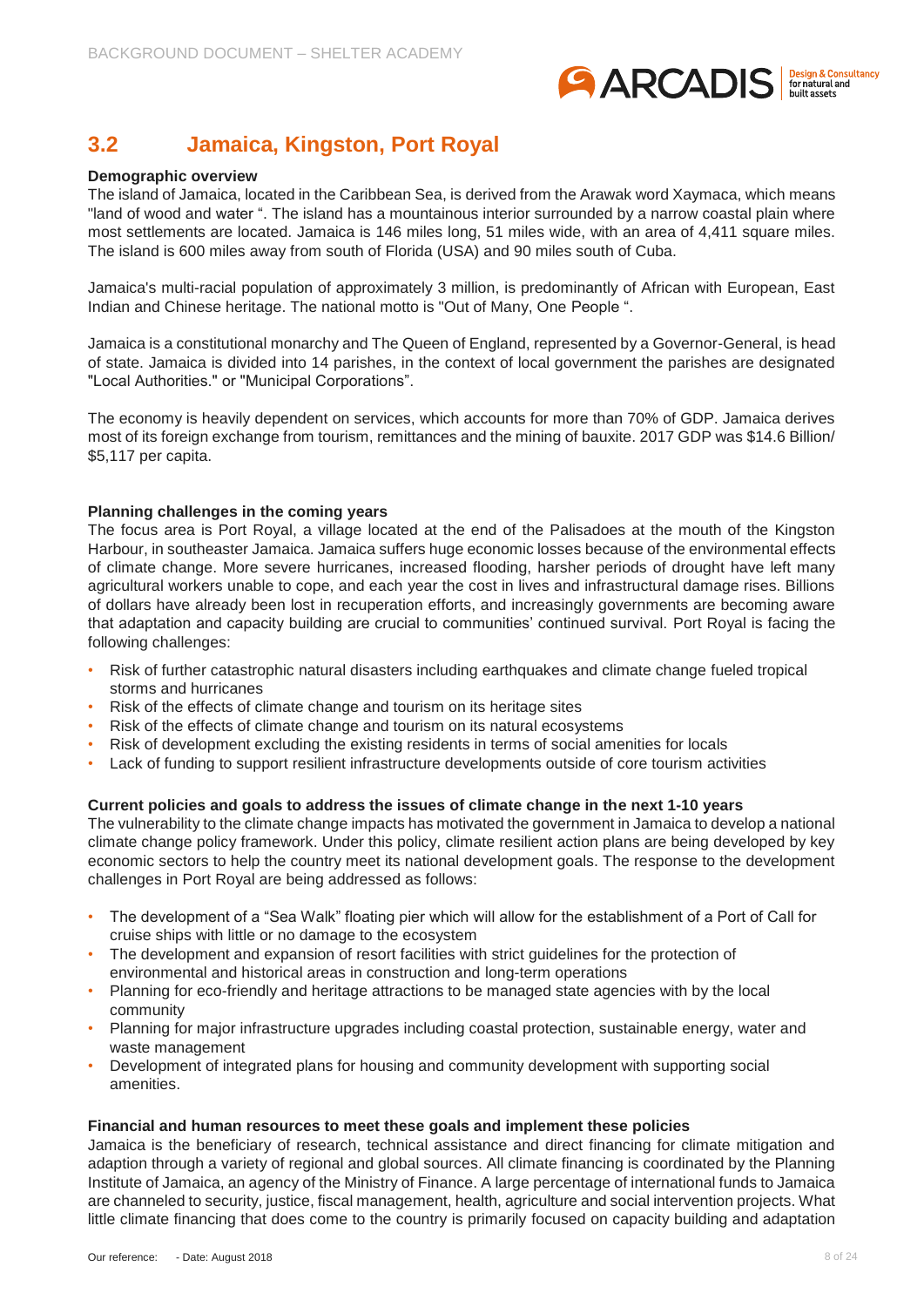

projects as the overall GHG emissions are very low. Despite accredited regional institutions, much more must be done to seek funding for major climate resilience community and infrastructural projects.

#### **Needed resources and expertise to meet these goals and implement these policies**

The main outcomes and future improvements to Port Royal will be:

- Private investment in hotel development which will support local tourism and provide job opportunities for residents
- Public Private Partnership investment in a new cruise ship Port of Call which will support local tourism and provide employment for residents.
- Pubic Private Partnership Investment in environmentally and historically significant national attractions
- International investment in climate-resilient infrastructure and community development programmed

#### **Lessons learned**

Key Lessons Learned in Port Royal:

- One lead agency to coordinate must be established from the initiation of the development process
- Seeking international or regional financing for major climate mitigation and adaptation projects an early step
- Comprehensive research and short, medium and long-term planning are key to implementation
- Climate change can impact both environmental and heritage sites in a myriad of ways, comprehensive assessment and support is necessary to address
- Community consultation, the input of local knowledge and acceptance of development plans are critical to success.
- Learn from regional and/or international precedents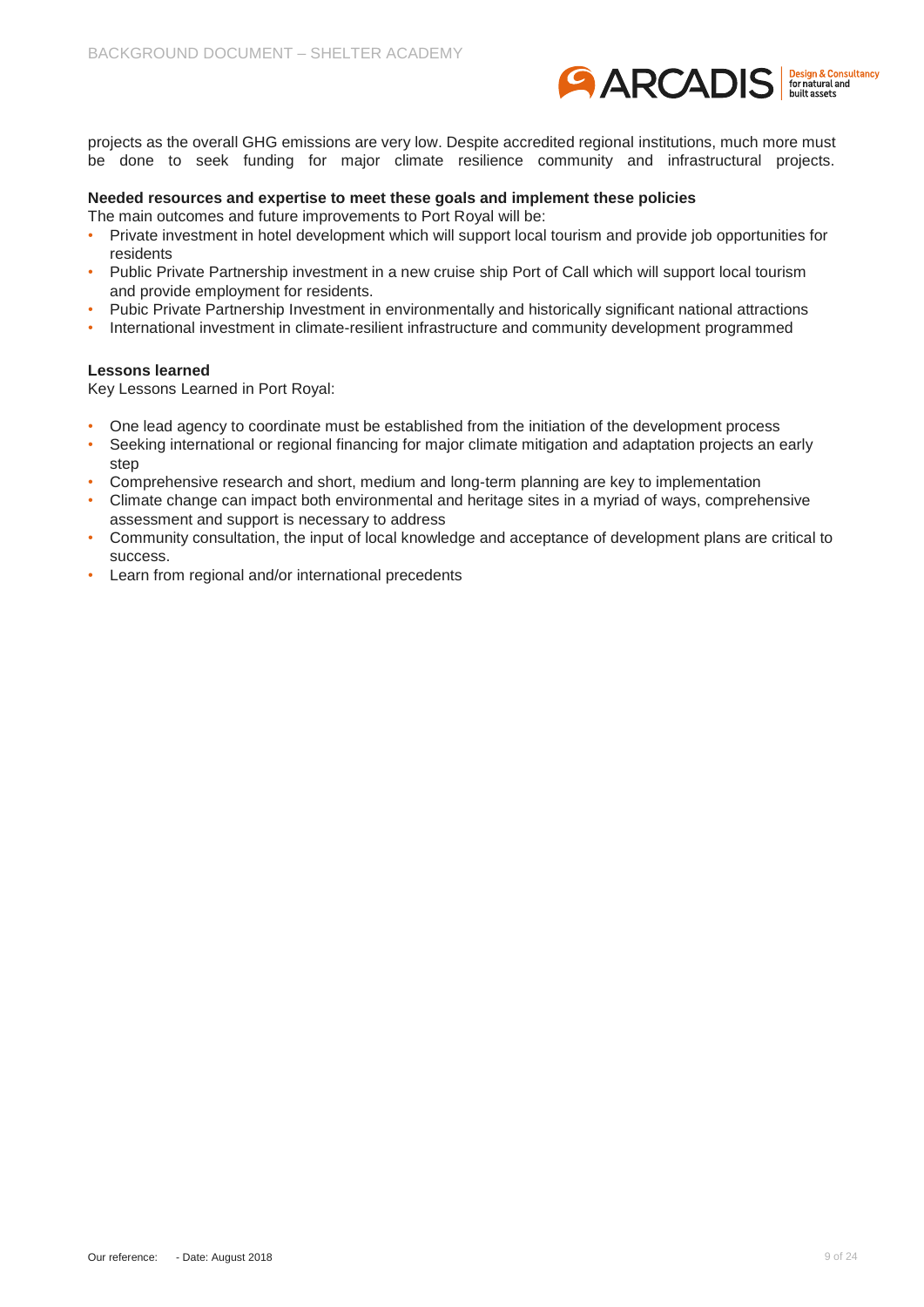

### <span id="page-9-0"></span>**3.3 Malawi, Lilongwe**

#### **Demographic overview**

Malawi is a landlocked country in Southeast Africa which is bordered by Zambia to the northwest, Tanzania to the northeast, and Mozambique on the east, south and west. Malawi is over 118,000 km2 with an estimated population of 18 million inhabitants. The country has 4 major cities of Lilongwe, Blantyre, Mzuzu and Zomba, the urban population accounting for 15.3 percent. Malawi has a GDP (PPP) Per capita of \$118, 25 percent of the population live in extreme poverty

The central Government provides policy direction for urban planning and development as well as climate change adaptation, mitigation and resilience through line ministries and departments (Lands, Environment, and Disaster Management Affairs). Local councils are the implementing agencies, working in collaboration with the central Government. These local Councils are funded though the national budget, but they also implement some programmes and interventions through donor funds directly or through NGO's. Town Planning committees established under the Physical Planning act are responsible for urban planning and management in cities.

The focus area, the City of Lilongwe, is the largest and capital City of the Republic of Malawi which covers an area of 393 square kilometers. The city is named after Lilongwe river that runs across, from the West to the Eastern side of the city, another River, Lingadzi also runs across the city through unplanned and planned settlements. Lilongwe City is located on a plateau in Central Malawi forming part of the East African Lift valley that is situated at an altitude of 1050m above the sea level. Lilongwe city has a population of over 1 million inhabitants and is estimated to be at 1,5 million by 2030. 76% Of the city's population lives in unplanned settlements (with poor water and sanitation, electricity, education, health services and road network). Lilongwe offers numerous economic opportunities, namely: Retail trade, construction, manufacturing of food products, transport, Tobacco processing.

#### **Planning challenges in the coming years**

Malawi is currently experiencing adverse impacts of climate change, which are evident in the erratic rainfalls, strong winds and prolonged dry spell in some parts of the country. Most parts of the country have been greatly affected by floods and strong winds and urban communities have not been spared. Lilongwe is facing the following challenges:

- Rapid and often unplanned expansion of cities is exposing more people to climate change disasters
- Rapid urbanization and limited access to serviced land are forcing people to occupy disaster-prone areas such as riverbanks. 109 households that were affected by the 2018 floods had constructed houses along the river banks
- The government has put in place the following policies for climate change adaptation: Disaster risk management, National Climate change policy
- Flooding is one of the major climate change-related challenges facing Lilongwe city that increases the vulnerability of its population especially the poor communities, as they do not have the coping mechanisms

#### **Current policies and goals to address the issues of climate change in the next 1-10 years**

As mentioned above, one of the main challenges that Lilongwe is facing is flooding. This is the reason why a Community-Based Urban Disaster Response Framework for Poor Communities has been formulated and is being implemented by the Centre for Community Organization and Development (CCODE) and its alliance partner the Federation of the Rural and Urban Poor (Federation), both are Members of the National Habitat Committee. The aim of the programme is to empower urban communitiesCCODE and the Federation have designed an urban disaster framework, which aim is to empower communities that are vulnerable to climate change disasters and risks with skills and knowledge to generate data about their communities. The alliance intends to provide communities with skills and capacity to analyses disasters evaluate risks and further respond to them by establishing the relevant infrastructure and services. This framework also seeks to strengthen coherence and consensus in how cities can plan for climate change-induced disasters.

The alliance believes that change occurs when people collectively know and understand their problems because this is how they get to the right solutions that directly address their challenges. The alliance supports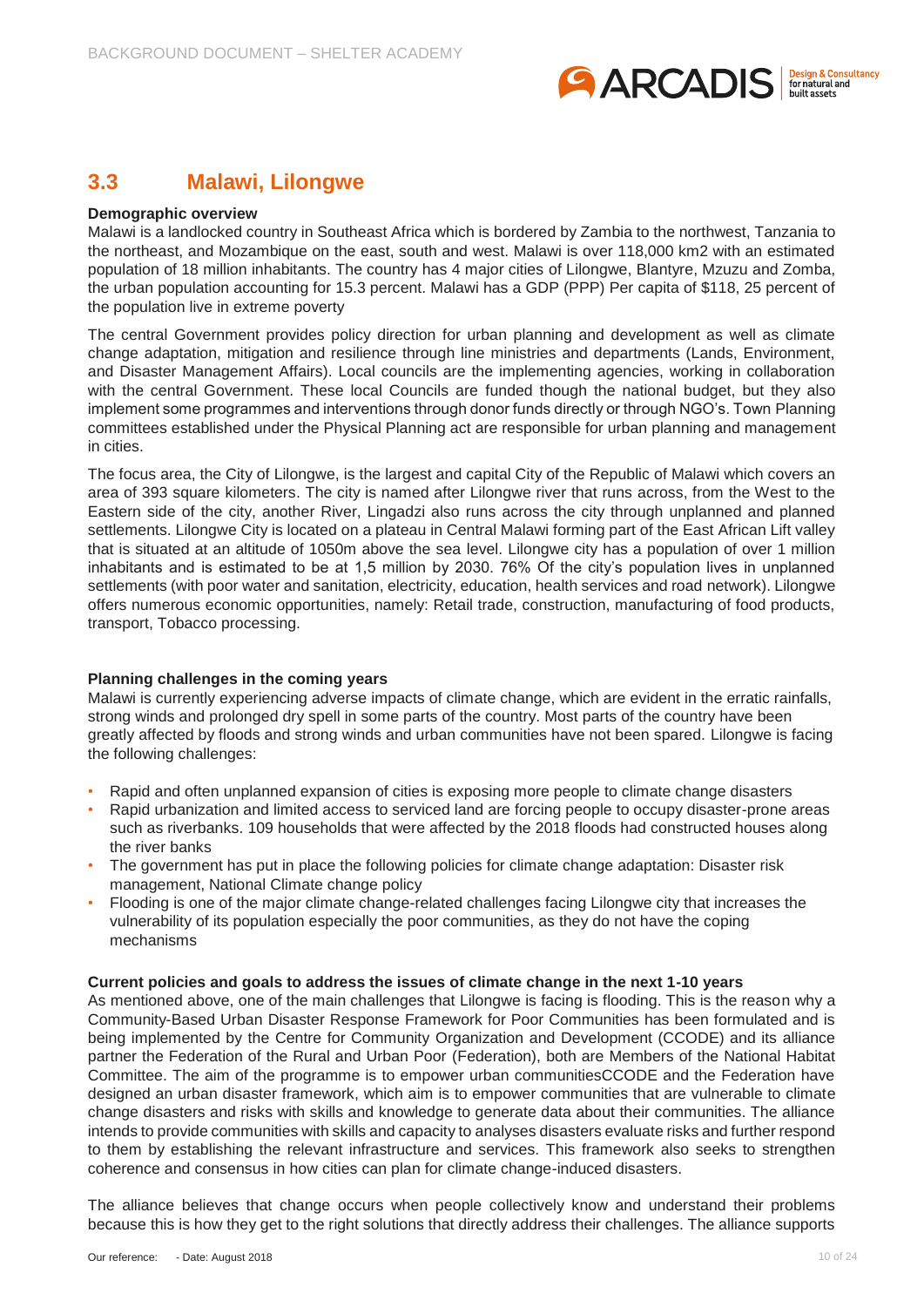

disaster data collection, which is critical for future disaster preparedness and response. The following initiatives are established under the above-described programme: The alliance believes that change occurs when people collectively know and understand their problems because this is how they get to the right solutions that directly address their challenges. The alliance supports disaster data collection, which is critical for future disaster preparedness and response. The following initiatives are established under the above-described programme:

- *Community Mobilization:* this work has commenced and includes:
	- o Raising community awareness on the impact of disasters
	- $\circ$  Supporting the poor communities to organize themselves in groups and start saving. The savings aims at building community's resilience as it acts as a platform to discuss disasters. The saved amounts will also help the communities in their recovery process
	- $\circ$  In future the alliance will offer business management trainings to the saving groups aimed at diversifying livelihood opportunities
	- o The communities will also be equipped with good waste management practices. It was observed that poor waste management contributed to the floods, – this will improve sanitation and hygiene conditions of the communities

#### **Financial and human resources to meet these goals and implement these policies**

The goal is to assist communities to come up with a built-up area map, the built-up area of a community consists of buildings and infrastructure (transportation, drainage, water supply, communication systems, health facilities and other infrastructures). The federation will also assist communities to come up with a profile of the residents in disaster-prone areas, understanding their waste management practices as well as identifying effluent hotspots. The data will help communities in developing an early warning system, which is an essential element in risk reduction. People-centered early warning systems empower communities to prepare for and confront the power of natural hazards.

Thereby, the national government is focusing on their vision Cities 2030, where everyone has a fundamental human right to housing, which ensures access to a safe, secure, habitable, and affordable home. Once the communities have understood how their current situation increase their vulnerability, there is a need to assist them to exercise the right to live in security, peace, and dignity. Communities will have the requisite infrastructure and services to mitigate disaster risks. CCODE and the federation intend to do this through a Community-Management Fund (CMF) Model. Under the model, communities will directly access funds to undertake all physical infrastructure projects aimed at reducing or managing disaster risks.

#### **Lessons learned**

Key Lessons Learned in Lilongwe:

- Poor communities should not only be looked at as helpless, but should be empowered to reduce their vulnerability
- Urban planning is a major climate change adaptation measure as the areas that are greatly affected are those that are not planned
- Coordination among stakeholders is key to managing disasters and the affected community should be taken as a major stakeholder
- Government policies should integrate disaster risk management and climate change adaptation measures to ensure that the vulnerability of communities is reduced
- Funds should be set aside for climate change adaptation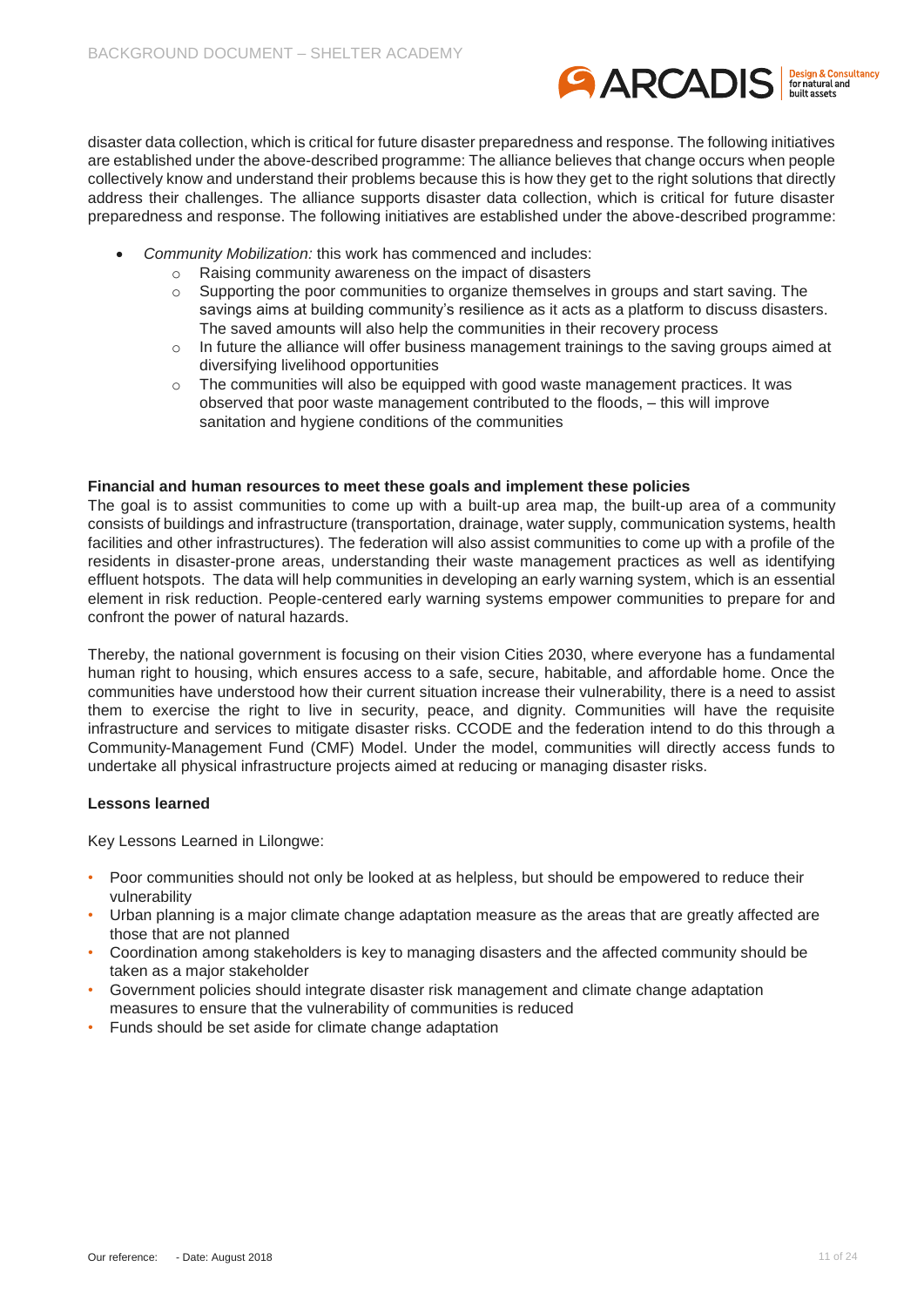

# <span id="page-11-0"></span>**3.4 Cambodia, Phnom Penh**

#### **Demographic overview**

Situated on the Indochinese peninsula, Cambodia is bordered by Thailand and Laos on the north and Vietnam on the east and south. The country is 181,035 Km2 in the area and the capital city is Phnom Penh. The country has a population of over 15 million and the annual population growth rate is 1,4%. Phnom Penh has a population of 1,5 million and an annual population growth of 3,92%. The urban growth shows a heavy concentration on Phnom Penh and vicinity (based mainly on industries and services, FDI from China, Korea, Japan, but also Vietnam). The officially re-calculated urbanization level of 27.1% is for 2008 (much higher than the previously published level of 19.5%). Cambodia has a rich history of world heritage (Angkor Wat Temple and Preah Vihear Temple) and a complicated past of thirty years of war.

Cambodia still is an early industrializing economy, moving towards the lower middle-income country and they are highly dependent on imports for all investment goods (machinery, vehicles). Recent economic growth derived from the narrow base –tourism, construction sectors, garment, and to a more limited extent, manufacturing of electronics and automobile parts and the agriculture sector (growing at a slower pace than industries and services although there is potential for more growth). Certain types of employment are associated with larger cities, their location factors (labor availability, accessibility, infrastructure, institutional framework etc.) are more attractive than those in smaller towns.

The industrial sector is heavily biased towards the labor-intensive production of garments and footwear (80% of exports are in these sectors). Agricultural products and their export are limited by the lack of value-added products.

The focus area is Kep City, with a land area of 79.49 Km2 and a population of 21.228 inhabitants. In Krong Kep, many villagers are in the fishery business, as with other towns and villages in the Gulf of Thailand. Kep City is a modern city, with the most beautiful beaches in the world, for staying, working and having a good quality of living environment, good health and happiness through urban development. Agriculture and tourism are the main sources of income in this area. Kep City is a popular destination because of the beautiful beaches.

#### **Planning challenges in the coming years**

Cambodia is ranked as one of the most vulnerable countries in the world to climate change. Many of its people rely on agriculture, and the changes to the country's climate, leading to more droughts or more floods, makes them particularly vulnerable. As described in the master plan, Kep City wants to be a green city with the quality resident, business center, education and research Infrastructure, within good governance. Kep City is facing the following challenges:

- The supply of drinking water in Kep is limited, especially since there is no public-private water supply
- Land use is seen as a challenge, due to occupation and settlement on coastal land is yet not complied with the Royal Government's directive on the development of coastal areas of the Kingdom of Cambodia
- Solid waste management is limited, especially in the preparation of dumping sites
- Some of the slopes at the seafloor are marred by the waves of the waves
- Some ancient natural and cultural sites have not yet been reformed
- Cambodia is facing a lack of occupations and jobs, the effect of the landlord not to build a dwelling

#### **Current policies and goals to address the issues of climate change in the next 1-10 years**

As the national focal point, the Department of Climate Change (DCC), General Secretariat of the National Council for Sustainable Development is the core agency responsible for climate change activities in Cambodia. At Regional Level, Cambodia participates in several regional information sharing platforms and forums, such as WGIA, Asia Adaptation Platform, ASEAN Working Group on Climate Change (AWGCC). At a national level, DCC as the technical national focal point plays an important role as the coordinating body for climate change activities, including information and networking.

Royal Government of Cambodia to announce the official promulgation of the Cambodia Climate Change Strategic Plan 2014 – 2023 (CCCSP). This is the first-ever comprehensive national policy document responding to the climate change issues our nation is facing. The CCCSP has reflected the political will, firm commitment and readiness for reducing climate change impacts on national development, and contributing, with the international community, to global efforts for mitigating GHG emissions under the UNFCCC. This plan describes the objectives, strategies, activities and planning for the coming years.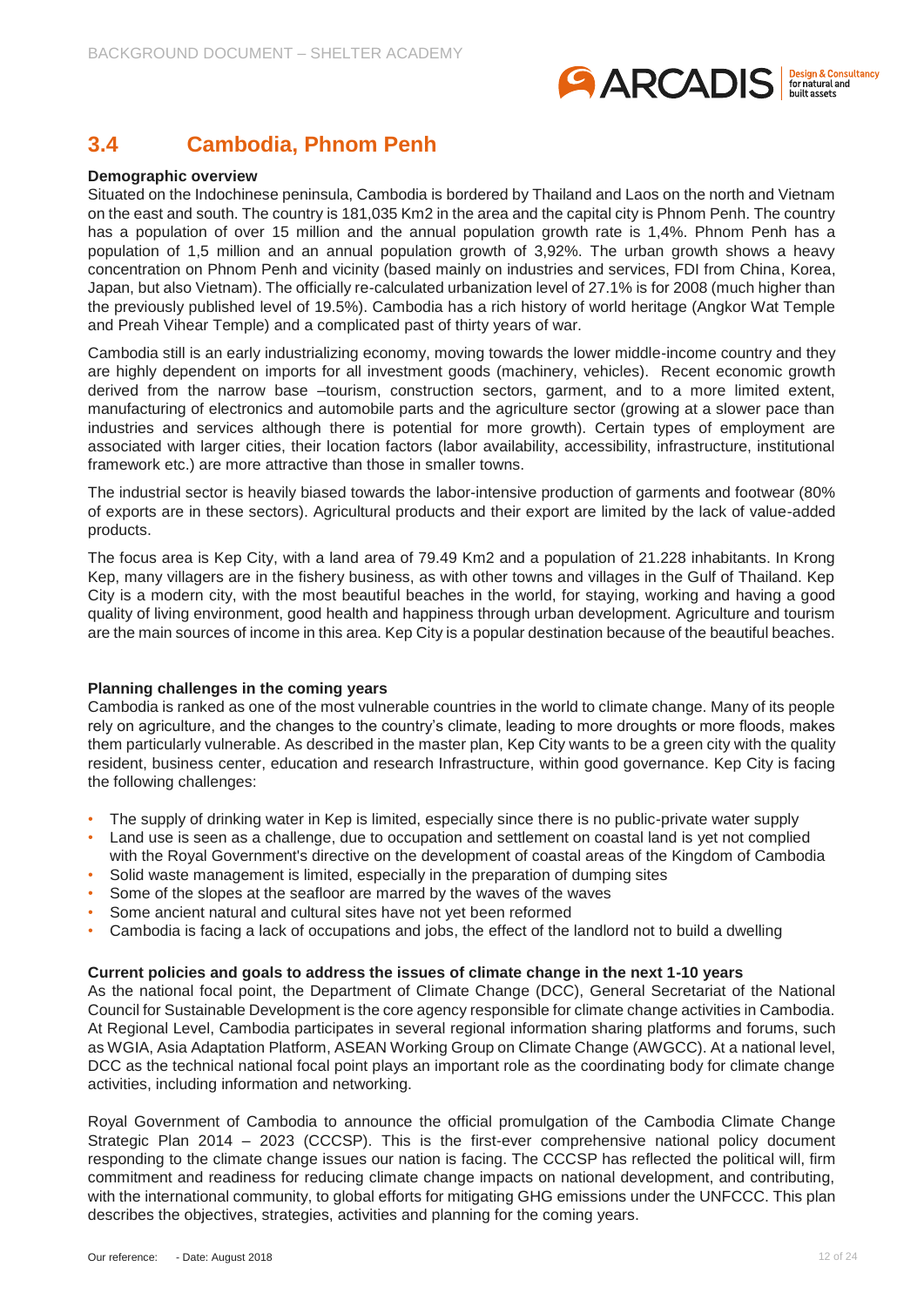

#### **Financial and human resources to meet these goals and implement these policies**

The CCCSP, together with the related action plans, will provide a strategic framework for the programming of climate change interventions in Cambodia. National climate change financing mechanisms shall support this strategic approach through the application of the following principles:

- *Alignment with national priorities:* The use of financial resources shall respond to national priorities through funding programmes and projects identified in action plans under the CCCSP. All proposed climate change financing shall be subject to NCCC review and approval.
- *Pooling resources:* To minimize transaction costs, climate change finance shall be provided whenever possible through pooled funding mechanisms. These include any existing pooled funding mechanisms in relevant sectors, and the possibility of a dedicated climate change fund.
- *Use of national systems and procedures:* The RGC's preferred modality for climate change financing over the medium to long term is direct budget support. However, as climate change is a relatively new field, a transitional period will be required to put in place adequate monitoring, evaluation and financial tracking systems to effectively assess the impact and efficiency of climate change budget support. A national climate fund may be set up to receive domestic and external financial support and allocate it to high priority climate change projects.
- Subsidiarity: While climate change financing will need to be coordinated by the NCCC to ensure alignment with national priorities, financing mechanisms shall ensure that the resources are managed by the most qualified line ministries or local governments. The NCCC Secretariat shall act as an implementer only for strategic or cross-cutting projects, which do not naturally fit within the mandate of another line ministry or sub-national administrations.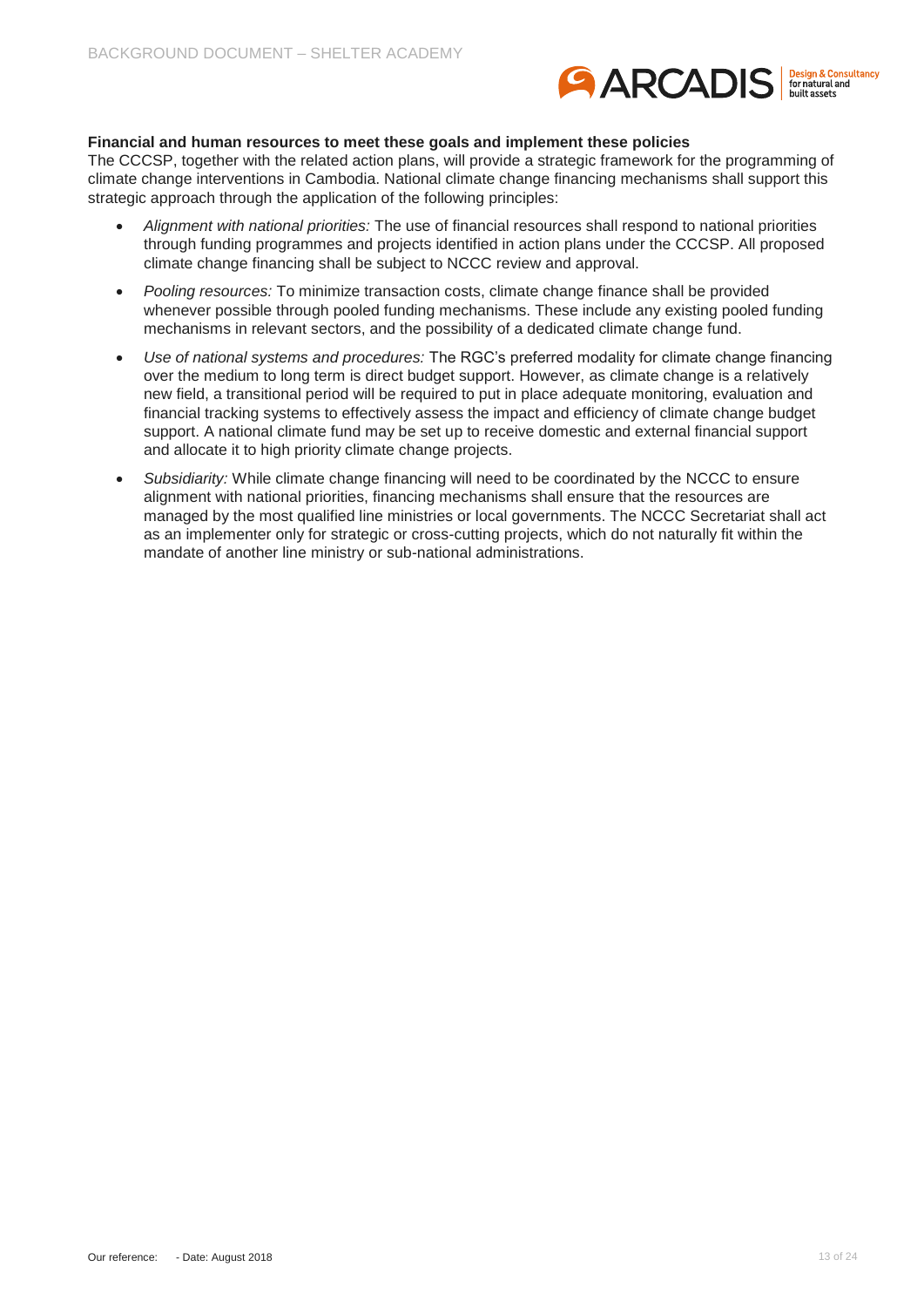

### <span id="page-13-0"></span>**3.5 Brazil, Belo Horizonte**

#### **Demographic overview**

Brazil is the largest country in both South America and Latin America. At 8.5 million m2 and with over 208 million people, Brazil is the world's fifth-largest country by area and the sixth most populous. The capital is Brasília, and the most populated city is São Paulo. The federation is composed of the union of the Federal District, the 26 states, and the 5,570 municipalities. Bounded by the Atlantic Ocean on the east, Brazil has a coastline of 7,491 kilometers It borders all other South American countries except Ecuador and Chile and covers 47.3% of the continent's land area.

Brazil is the largest national economy in Latin America, the world's eighth largest economy and the eighth largest in purchasing power parity according to the 2017 estimates. Brazil has a mixed economy with abundant natural resources. Its GDP per capita was \$7,894 in 2017.

The form of government is that of a democratic federative republic, with a presidential system. The president is both head of state and head of government of the Union and is elected for a four-year term, with the possibility of re-election for a second successive term.

Belo Horizonte is the sixth-largest city in Brazil, the thirteenth-largest in South America and the eighteenthlargest in the Americas. The metropolis is an anchor to the Belo Horizonte metropolitan area, ranked as the third most populous metropolitan area in Brazil and the seventeenth most populous in the Americas. Belo Horizonte is the capital of the state of Minas Gerais, Brazil's second most populous state. It is the first planned modern city in Brazil. The city is built on several hills and is surrounded by mountains. There are several large parks in the immediate surroundings of Belo Horizonte. The Mangabeiras, 6 km southeast of the city center in the hills of Curral Ridge, has a broad view of the city. It has an area of 2.35 km2 (580 acres), of which 0.9 km2 is covered by the native forest.

#### **Planning challenges in the coming years**

Belo Horizonte is facing three main challenges, floods, air pollution and landslides, which are all linked with climate change. Belo Horizonte is experiencing an increased magnitude and frequency of extreme weather events and changes in precipitation and temperature patterns, causing landslides, floods, heat waves and dengue fever. Furthermore, exposure to climate change-related impacts are not distributed equally across the city. The Vulnerability Assessment has provided a foundation to bring adaptive measures into urban planning, prioritizing investments to mitigate climate change impacts and vulnerability inequality.

#### **Current policies and goals to address the issues of climate change in the next 1-10 years**

Brazil has tried to align sector structures with the national and international situation on Climate Change. However, Brazil still faces issues related to scarcity of human resources (both in quantity and quality), and poor infrastructure and logistics to adequately address emerging issues related to conflicts between economic development and measures to ensure protection, conservation and sustainable use of environmental assets.

The Ministry of the Environment has restructured itself the rough the creation of a Climate Change Department: the Chico Mendes Institute for Biodiversity Conservation (Instituto Chico Mendes de Conservação da Biodiversidade - ICMBio). Ibama (Brazilian Institute for the Environment and Renewable Natural Resources) has the new focus on actions aimed at environmental licensing, inspection and control.

Insufficient budgetary and financial resources, which are chronically unavailable when required, together with the low capacity for executing international grants and financing funds, hinder the ongoing management of programmes and projects essential for developing and establishing integrated management of environmental policies.

The government also established a Greenhouse Gas Reduction Plan, carried out in 2013, which lists a set of 16 proposals that can lead Belo Horizonte to achieve the goal of reducing its per capita emissions by 20% by 2030, with 2007 as the base year. Some measures have low costs and others mean savings to the city.

Currently, the government is working on a new master plan proposal, which is focused on:

- Support capacity of installed infrastructures
- Reservation of areas for production and regularization of social housing
- More permissive special zoning and reserve of areas close to metropolitan articulation axes for large utilities and industrial activities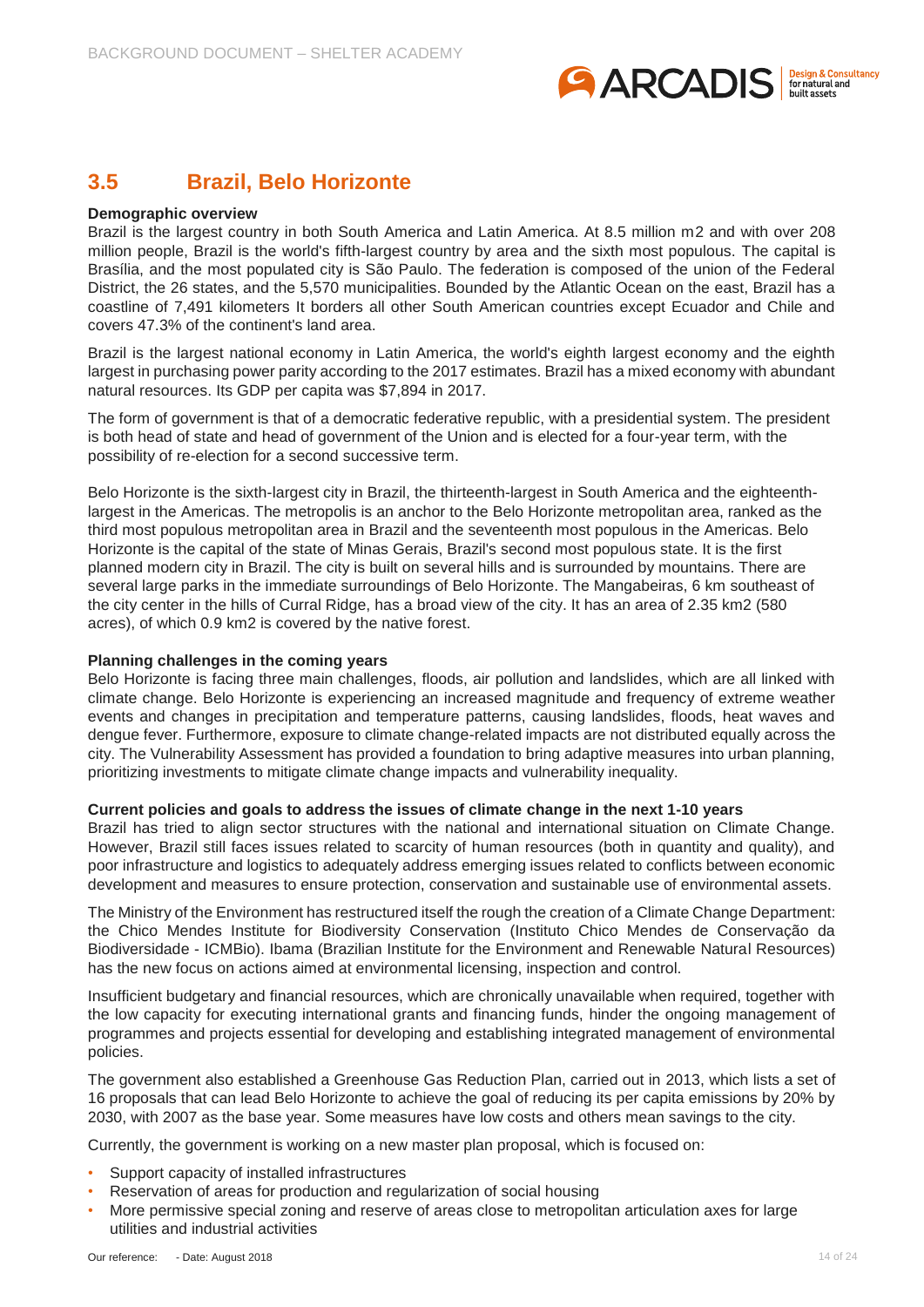

- Density directed to corridors and centralities
- Environmental preservation and recovery connected and distributed throughout the territory

The above described policies and goals to address the issues of climate change are established in collaboration with the following local actors and external agents:

- Municipal Agencies: Municipal Secretaries: Urban Policy; Environment; Treasury; Housing and Urbanization Company of Belo Horizonte; and Transport and Transit Company of Belo Horizonte.
- Municipal Councils: council composed of municipal public agents and civil society: Urban Policy, Environment, Housing and Mobility.
- Sustainable Development Observatory: municipal forum to monitor the implementation of the Sustainable Development Objectives, composed of municipal public agents and civil society.
- Civil Society: Definition of the content of the proposal for the new Master Plan at the IV Municipal Conference of Urban Policy, which brought together 500 people during 8 months of discussions. Indirectly more than 6000 people were involved.
- Other agents: movements for housing; universities, non-governmental organizations NGO, etc.
- UN Habitat: International seminars and meetings in the city to address the implementation of the New Urban Agenda in Belo Horizonte. There is a chapter of the new Master Plan that affirms the municipality's commitment to the New Urban Agenda.
- ICLEI: International seminars and meetings in the city to address sustainability, resilience, energy efficiency and greenhouse gas emission reduction solutions.
- WRI Brazil: Meetings in the city to treat solutions of urban development oriented to collective transport and qualification of walking mobility or by non-motorized vehicles.
- LINCOLN Institute: International seminars and meetings in the city to discuss solutions for management of the urban land value and city financing.

#### **Financial and human resources to meet these goals and implement these policies**

Brazil's financial challenges to sustainable development are part of a global trend, where financing and investment are geared to short-term rather than long-term gain. Obstacles inside and outside the financial and public policy realms intensify the challenge. But appropriate policy signals combined with the right blend of concessional funding, private resources, and risk management instruments can turn Brazil and other countries toward a low-carbon economy. The city established a strong fiscal management over taxes, which is focused on registration of updated real estate values and a tax policy independent of the updating of the real estate base. The city established also a Municipal Environmental Defense Fund – which are resources from penalties for environmental crimes and other sources. Mitigating and compensatory measures in the licensing processes of environmental impact ventures. Cost of grant for building rights is a mechanism that will enable the collection of counterparts from the beneficiaries that use the land above the basic coefficient and up to the maximum limits.

#### **Lessons learned**

Key lessons learned in Belo Hotizonte:

- Shared management of the city is fundamental for urban development planning processes;
- With collective participation, the territorial plan belongs to the citizens and the city and not only to the local government;
- The partnership with other municipalities and with national and international bodies is fundamental to strengthen the support network for the plan:
- Addressing global issues at the local level is one of the premises of the proposed of the new Master Plan, which has a chapter dedicated to explaining Belo Horizonte commitment to the New Urban Agenda
- The new Master Plan links global concepts of making more sustainable, resilient, human and inclusive cities to urban policy instruments and to urban parameters that will provide real space qualification effects;
- The main challenge now is to persuade sectors of the real estate market that profit from socio-spatial inequalities that the city's economic development and sustainability are compatible and complementary;
- It is expected that the new Master Plan will be approved by the end of 2018 by the councilors.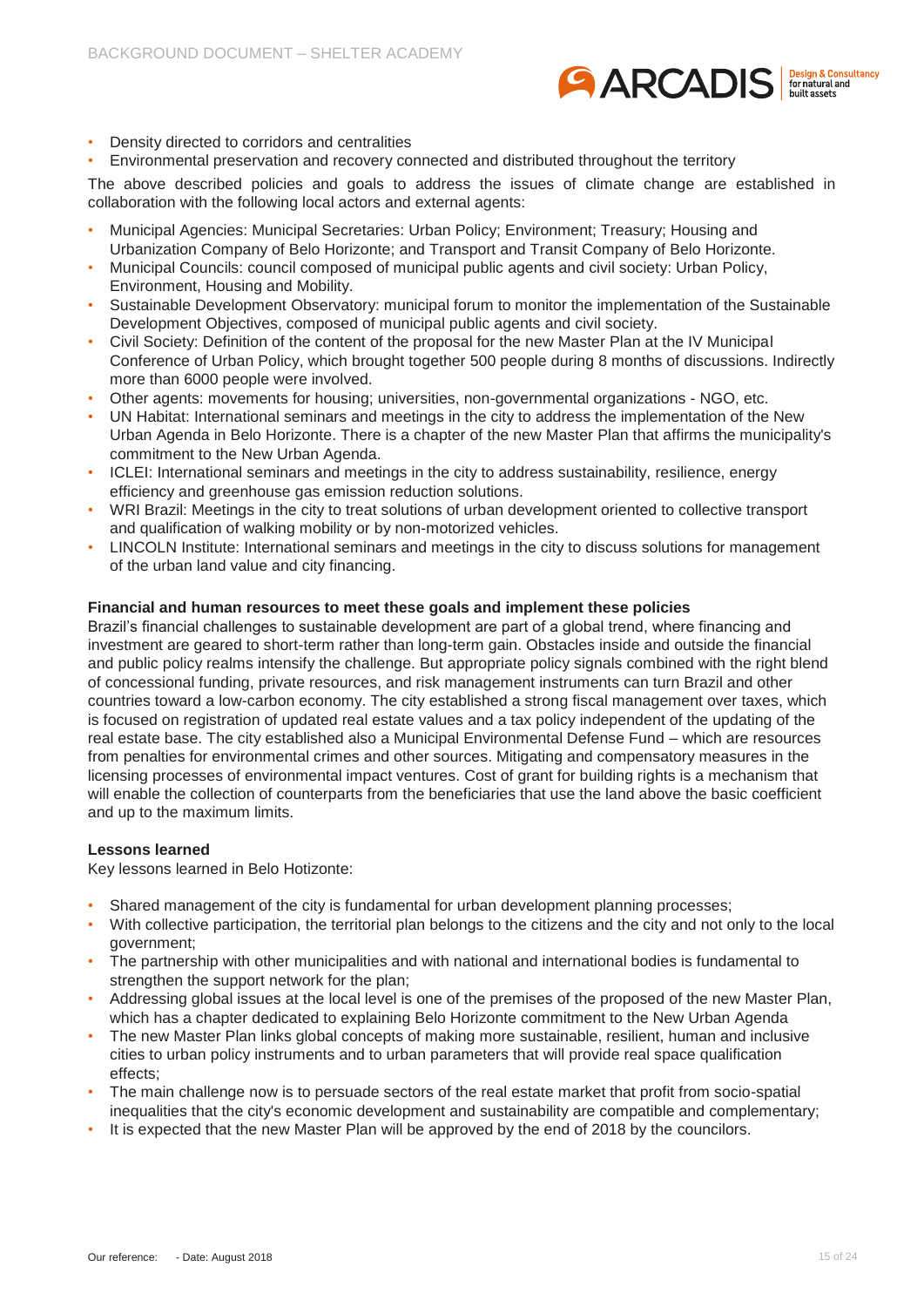

# <span id="page-15-0"></span>**3.6 Nepal, Dhulikhel**

#### **Demographic overview**

Nepal is a landlocked country in South Asia and it is located mainly in the Himalayas but also includes parts of the Indo-Gangetic Plain. With an estimated population of 26.5 million, it is 48th largest country by population and 93th largest country by area. The population growth rate is 4.78%. It borders China in the north and India in the south, east, and west while Bangladesh is located within only 27 km of its southeastern tip and Bhutan is separated from it by the Indian state of Sikkim. Nepal has a total area of 147,181 km2. The GDP per capita is \$837.

Nepal is governed according to the Constitution of Nepal, which came into effect on 20 September 2015, replacing the Interim Constitution of 2007. The Constitution was drafted by the Second Constituent Assembly following the failure of the First Constituent Assembly to produce a constitution in its mandated period. The constitution is the fundamental law of Nepal. It defines Nepal as having multi-ethnic, multi-lingual, multireligious, multi-cultural characteristics with common aspirations of people living in diverse geographical regions and being committed to and united by a bond of allegiance to the national independence, territorial integrity, national interest, and prosperity of Nepal. All Nepali people collectively constitute the nation. Nepal is divided into 7 provinces and 77 districts, including 753 local units. There are 6 metropolises, 11 sub-metropolises, 276 municipal councils, and 460 village councils for official works. The constitution grants 22 absolute powers to the local units while they share 15 more powers with the central and state governments.

While agriculture and industry are contracting, the contribution by the service sector is increasing. Agriculture employs 76% of the workforce, services 18% and manufacturing and craft-based industry 6%. Agricultural produce, mostly grown in the Terai region bordering India, includes tea, rice, corn, wheat, sugarcane, root crops, milk, and water buffalo meat. Industry mainly involves the processing of agricultural produce, including jute, sugarcane, tobacco, and grain. Its workforce of about 10 million suffers from a severe shortage of skilled labor.

Dhulikhel is a municipality in Kavrepalanchowk District of Nepal. Two major highway B.P. Highway and Arniko Highway pass through Dhulikhel. Araniko Highway connects Kathmandu, Nepal's capital city with Tibet's border town of Kodari. Dhulikhel is located at the Eastern rim of Kathmandu Valley, south of the Himalayas at 1550m above sea level and is situated 30 km southeast of Kathmandu and 74 km southwest of Kodari. It is a small hilly town of Nepal having 33000 inhabitants, with sub-tropical and tropical climate, that is politically divided on 12 Wards.

#### **Planning challenges in the coming years**

The problems of today, such as drought, forest fires, and flooding, will only be magnified by climate change. In Nepal, changes in monsoon patterns will greatly exacerbate the situation of the unacceptable presence of poverty and inequalities of opportunities in the country. While many Nepalese people are coping autonomously with current stresses, the state must design and implement effective strategies to adapt to climate change impact to achieve economic and social progress. Adapting to long and short-term climate-related problems need creative engagement among government, market actors and the civic movement. Dhulikhel is dealing with the following possible climate change impacts:

- Heavy Rainfall/ Irregular rainfall. The average rainfall 1300 mm per year. Nearly 70 Percent of annual rainfall occurs in monsoon season (3 months)
- Flood and Droughts
- Landslides and Soil Erosions,
- Snow Melting and Avalanche.
- Glacier Lake Outburst
- **Thunderbolt**

Annual direct costs of current climate variability in Nepal, on average, are estimated to be equivalent to 1.5- 2% of current GDP/year.

#### **Current policies and goals to address the issues of climate change in the next 1-10 years**

With aid from donor agencies and bilateral organizations, Nepal has successfully prepared a Climate Change Policy, National Adaptation Programme of Actions (NAPA), Local Adaptation Plan of Action (LAPA), and REDD Readiness Preparedness Proposal (REDD RPP). Apart from policy documents prepared and promulgated by the Climate Change Division of the Ministry of Environment, various allied departments and ministries have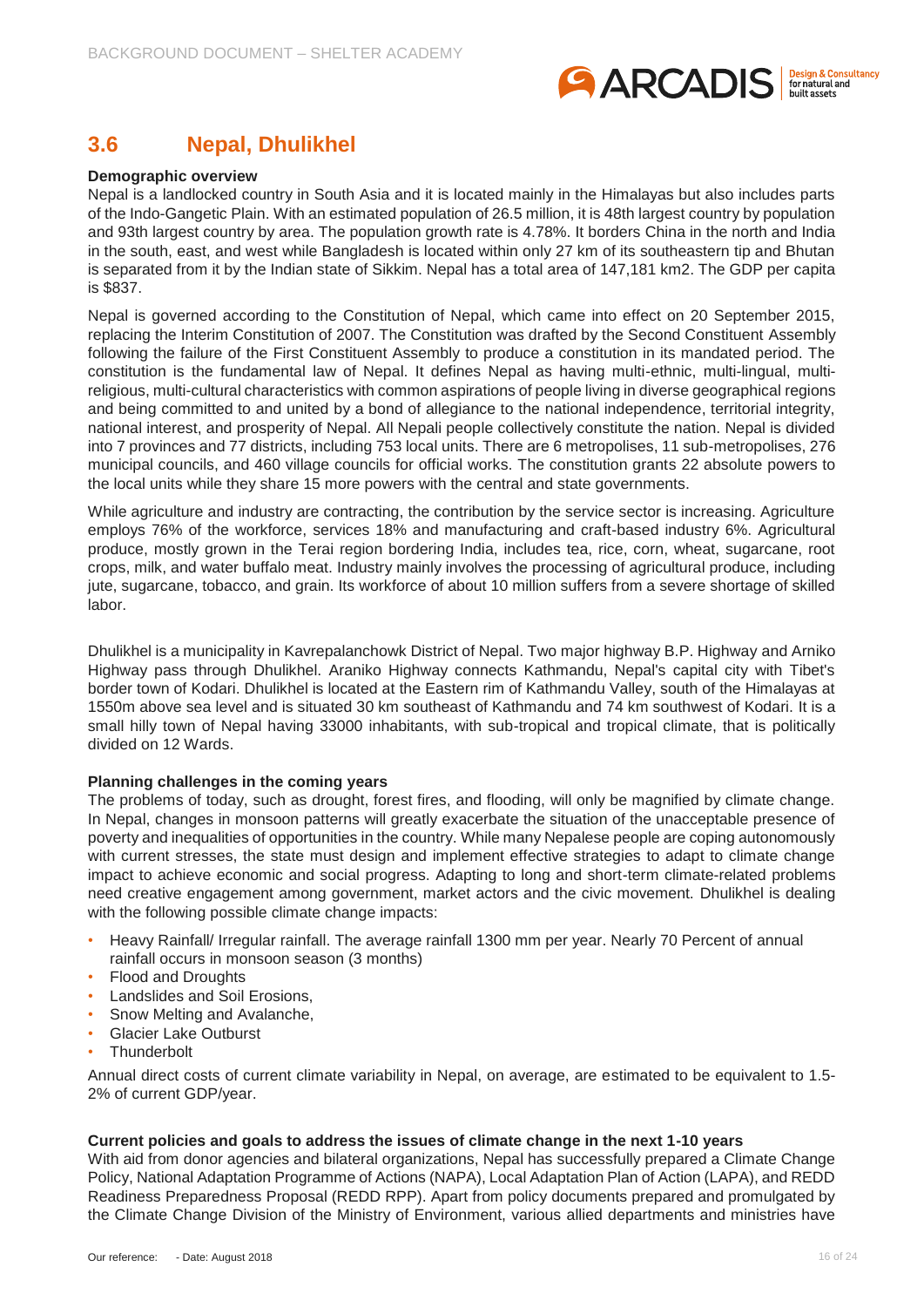

drafted and implemented policies, Acts, and regulations associated with climate change issues – both mitigation and adaptation. Climate change will have an impact on several themes. The most important themes are:

- Tourism: Increased temperature has threatened our mountains-less snowfall and rapid melting of snow (no snow- no mountain-less tourist
- Drinking water: Shifting of natural water source and deepening of groundwater level
- Livelihood: Increased numbers and intensity of climate-induced disasters are troubling the livelihood.
- Agriculture: Irregular rainfall patterns (less rainfall, heavy rainfall, shifting of the monsoon season, drought etc.) is affecting the agriculture sector

Together with different stakeholders, the Environmentally Friendly Local Governance (EFLG) was formed as a response to mitigate climate change impacts. The following stakeholders are involved:

- International Coordination: The program was supported by some of the development partners.
- Inclusive Activities: The activities are inclusive of water resource, forest and fertile soil preservation & management and sustainable use of them
- Co-Financing: On top of central government grants, local bodies are contributing to the program from their internal fund
- Partnership: Community-level organizations, consumers, users are held responsible to implement the program
- Local Ownership: The municipalities are setting their priorities and implementing them
- Green Movement: Various activities are implemented that support green movement

#### **Financial and human resources to meet these goals and implement these policies**

On a local level, the Municipality is working closely with Kathmandu University, Department of Engineering and South Asian Institute for Advanced Studies (SIAS). The trial phase of the case study is partially financed by the municipality and part of it is by SIAS. SIAS is regularly monitoring the water recharge ponds and its impact on agriculture and water table improvement. Also, the Water Forum is regularly organized to discuss various issues of water resource management. Dhulikhel is inviting all the agencies involved in drinking water sector for Water Convention and the municipality is also organizing stakeholder meetings. The Environment Management Committee of Municipal Board is coordinating and monitoring the issues. Furthermore, the Municipality is formulating the guideline for groundwater management by individual and business entity.

#### **Lessons learned**

Key lessons learned in Kirtipur:

- Climate change is affecting rainfall patterns
- Rainfall pattern is affecting ground water recharging
- Inadequate ground recharge is affecting agriculture and supply of drinking water
- Water recharge ponds could bring life on the barren land and to the people largely depending on the land
- The first line beneficiaries will be the marginalized people
- The ground water recharge is an useful strategy
- It should come on investment priority of every government: Central, Provencial and Local
- Regional cooperation could be more effective on implementing such initiatives
- International cooperation is required to fulfill the investment gap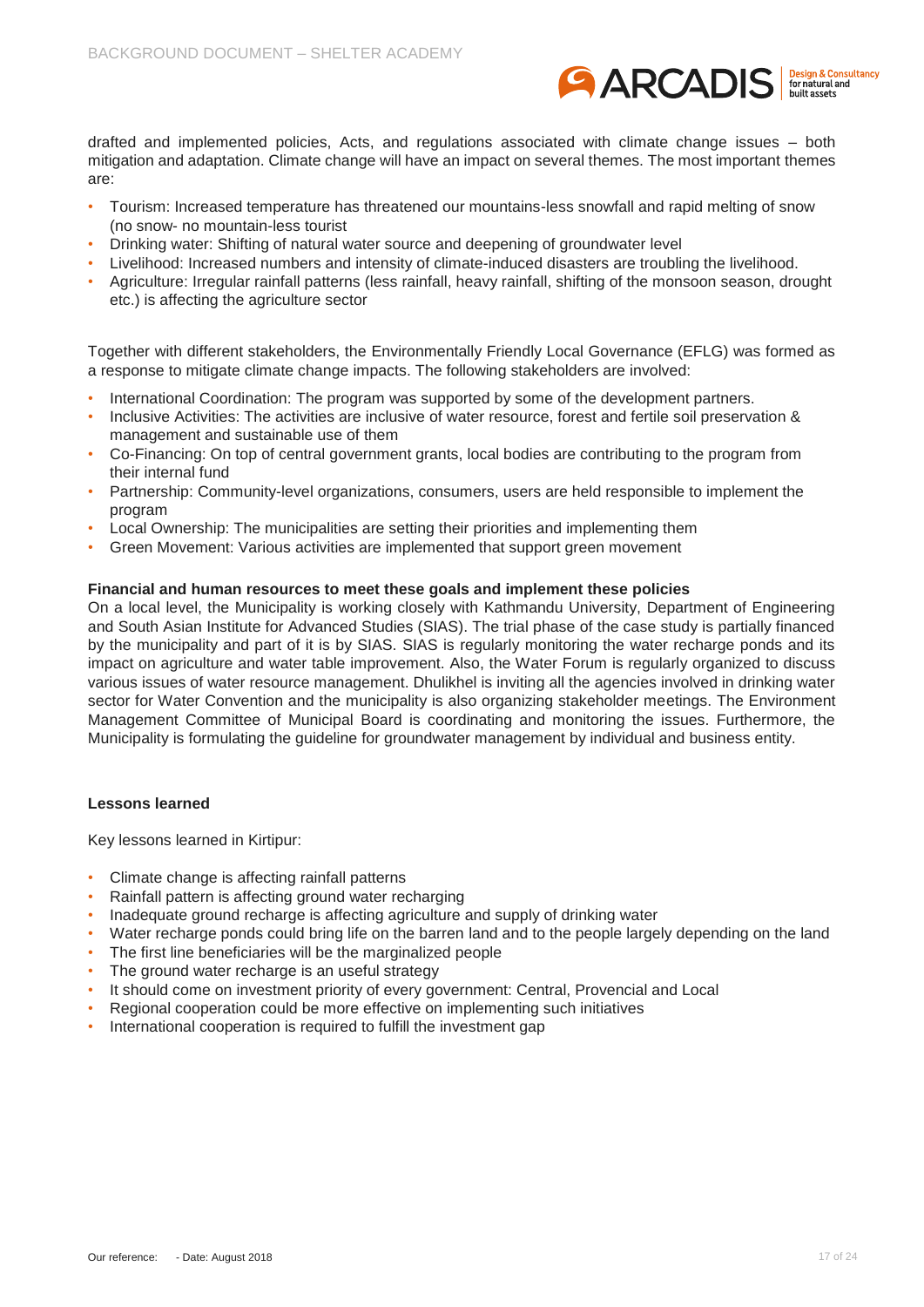

# <span id="page-17-0"></span>**3.7 Nepal, Kirtipur**

#### **Demographic overview**

Nepal is a landlocked country in South Asia and it is located mainly in the Himalayas but also includes parts of the Indo-Gangetic Plain. With an estimated population of 26.5 million, it is 48th largest country by population and 93th largest country by area. The population growth rate is 4.78%. It borders China in the north and India in the south, east, and west while Bangladesh is located within only 27 km of its southeastern tip and Bhutan is separated from it by the Indian state of Sikkim. Nepal has a total area of 147,181 km2. The GDP per capita is \$837.

Nepal is governed according to the Constitution of Nepal, which came into effect on 20 September 2015, replacing the Interim Constitution of 2007. The Constitution was drafted by the Second Constituent Assembly following the failure of the First Constituent Assembly to produce a constitution in its mandated period. The constitution is the fundamental law of Nepal. It defines Nepal as having multi-ethnic, multi-lingual, multireligious, multi-cultural characteristics with common aspirations of people living in diverse geographical regions and being committed to and united by a bond of allegiance to the national independence, territorial integrity, national interest, and prosperity of Nepal. All Nepali people collectively constitute the nation. Nepal is divided into 7 provinces and 77 districts, including 753 local units. There are 6 metropolises, 11 sub-metropolises, 276 municipal councils, and 460 village councils for official works. The constitution grants 22 absolute powers to the local units while they share 15 more powers with the central and state governments.

While agriculture and industry are contracting, the contribution by the service sector is increasing. Agriculture employs 76% of the workforce, services 18% and manufacturing and craft-based industry 6%. Agricultural produce, mostly grown in the Terai region bordering India, includes tea, rice, corn, wheat, sugarcane, root crops, milk, and water buffalo meat. Industry mainly involves the processing of agricultural produce, including jute, sugarcane, tobacco, and grain. Its workforce of about 10 million suffers from a severe shortage of skilled labor.

The focus area is Kirtipur, an ancient city in Nepal. It is in the Kathmandu Valley 5 km south-west of the city of Kathmandu. It is one of the five municipalities in the valley, the others being Kathmandu, Lalitpur, Bhaktapur and Madhyapur Thimi. Kirtipur has 67,171 inhabitants. It is one of the most famous and religious places to visit.

#### **Planning challenges in the coming years**

The problems of today, such as drought, forest fires, and flooding, will only be magnified by climate change. In Nepal, changes in monsoon patterns will greatly exacerbate the situation of the unacceptable presence of poverty and inequalities of opportunities in the country. While many Nepalese people are coping autonomously with current stresses, the state must design and implement effective strategies to adapt to climate change impact to achieve economic and social progress. Adapting to long and short-term climate-related problems need creative engagement among government, market actors and the civic movement. Kirtipur is facing the following challenges:

- Rapid & haphazard urbanization
	- Increase in emission sources
	- Increased abstraction or natural resources (water, forests, etc.)
- Depletion of water sources
	- Groundwater & surface water
- Climate related disasters
	- Foods & landslides
- Institutional weakness
	- Municipality does not have expertise on climate change or resources to deal with climate change adaptation/mitigation
	- As all climate change related programmes are to be coordinated by Ministry of Forestry and Environment but coordination is weak

#### **Current policies and goals to address the issues of climate change in the next 1-10 years**

With aid from donor agencies and bilateral organizations, Nepal has successfully prepared a Climate Change

Policy, National Adaptation Programme of Actions (NAPA), Local Adaptation Plan of Action (LAPA), and REDD Readiness Preparedness Proposal (REDD RPP). Apart from policy documents prepared and promulgated by the Climate Change Division of the Ministry of Environment, various allied departments and ministries have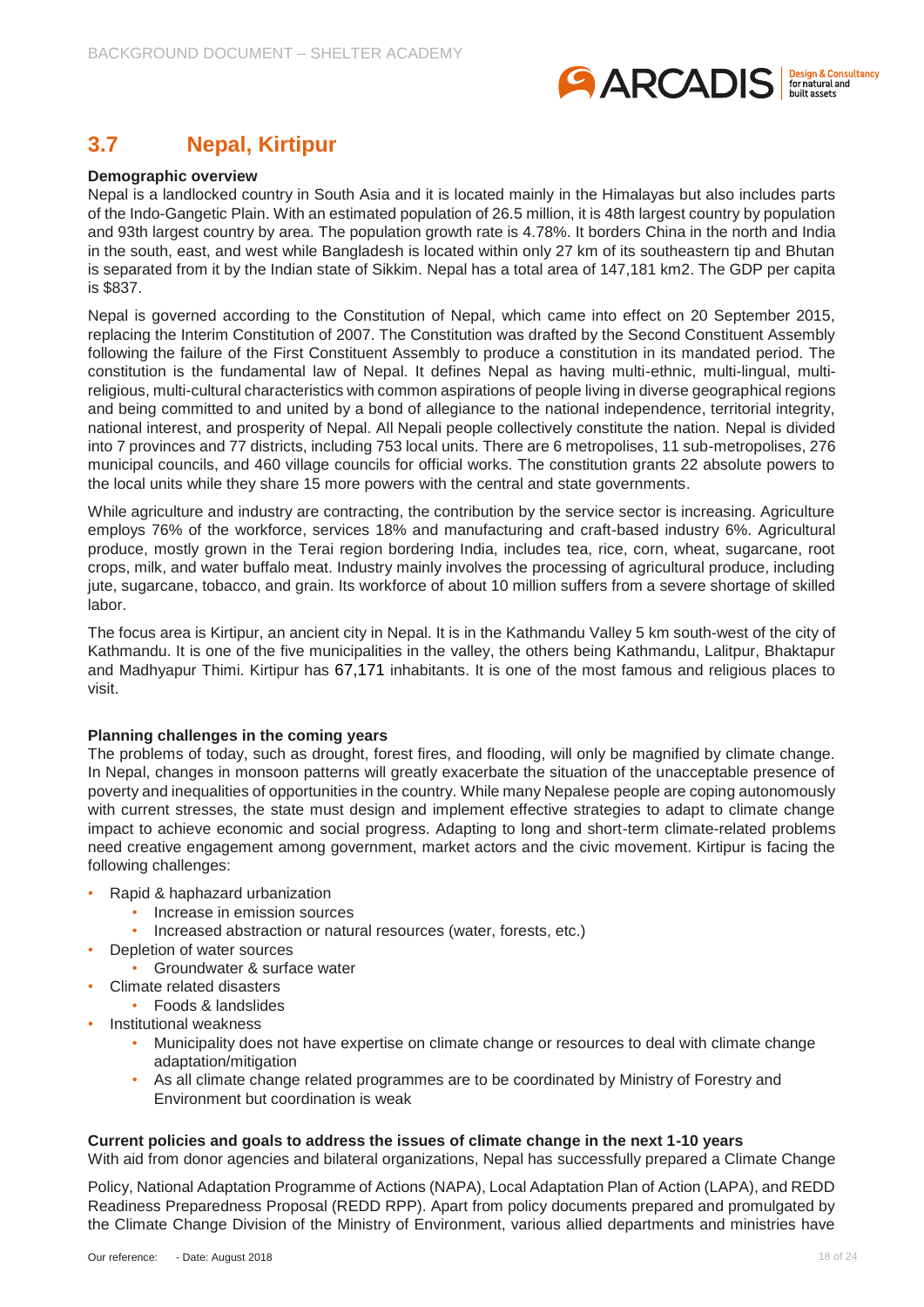

drafted and implemented policies, Acts, and regulations associated with climate change issues – both mitigation and adaptation. The following actors are addressing climate change in the current policies and goals:

- Kirtipur Municipality
	- Responsible for overall planning and management of municipality's natural resources and of providing urban basic services
	- Mobilize and manage funds to develop & manage Kiritipur
	- Mobilize local communities for sustainable urban development
- Provincial Government Province 3
	- oordinate efforts among different local governments
	- Federal Government Mainly Ministry of Forests & Environment
		- Formulate overall policies and regulations related to climate change
		- Coordinate among various sectors
		- Mobilize finance from international sources
- Community based organizations and community forest user groups / NGO's
	- Mobilize local communities and support local initiatives

Thereby, Nepal is working on the restoration of traditional water sources in Kirtipur, 9 stone spouts, 2 Jaron (pedestrian water conduit), 8 traditional wells, 9 natural springs, and 10 traditional ponds. The Municipality is working on protection of the traditional water sources from encroachment and reviving them. This project is seen as a Community based clean-up campaign.

Also, Sustainable management of watersheds in Sim, Dudhpokhari, and Rautebhir Watershed is another important adaptation measure to reduce impacts of climate change on natural resources and people. The total area of these three parts is 101.85 ha, including 375 households. The area has steep slopes (43% of the area has steep slopes (30-60%) and 35.5% very steep slopes (>60%). The land use is divided in: cultivation (42.13%); bush (42.85%); forest (14.03%). Community Forest User Groups are active in this area. Sim, Dudhpokhari, and Rautebhir Watershed Management Plan are prepared in partnership with the Department of Soil Conservation. This partnership analyzed the status of the watershed in terms of five major elements – water, forest, soil, people & livestock. The overall goal was to contribute to livelihood & wellbeing of people through sustainable watershed management. The plan has the following major components:

- Natural hazard prevention/management landslide, gully, river bank protection
- Land productivity conservation on & off farm conservation, degraded land rehabilitation
- Water conservation water source protection
- Green infrastructure slope stabilization, groundwater recharge
- Community mobilization & development

#### **Financial and human resources to meet these goals and implement these policies**

Currently, all climate change related activities in Kirtipur are being financed by the municipality from its regular budget. However, the municipality has limited resources and many priority sectors in which investment is required. Kirtipur needs technical and financial support from the central government as well as other national and international partners the to increase investment activities in this sector. Also, there is a need to identify innovative financing measures which can be adopted by the municipality. Kirtipur municipality selected the following needed future improvements:

- Raise awareness on climate change related issues
- Enhance the capacity of municipal staff and local people to deal with climate change related matters
- Integrate climate change mitigation and adaptation measures into integrated municipal plans for sustainable urban development
- Coordinate with the Ministry of Forestry and Environment and other government sectors to implement integrated projects for watershed management and integrated water resource management
- Design & implement nature-based water management systems
- Engage communities in the management of natural resources and urban development

#### **Lessons learned**

Key lessons learned in Kirtipur: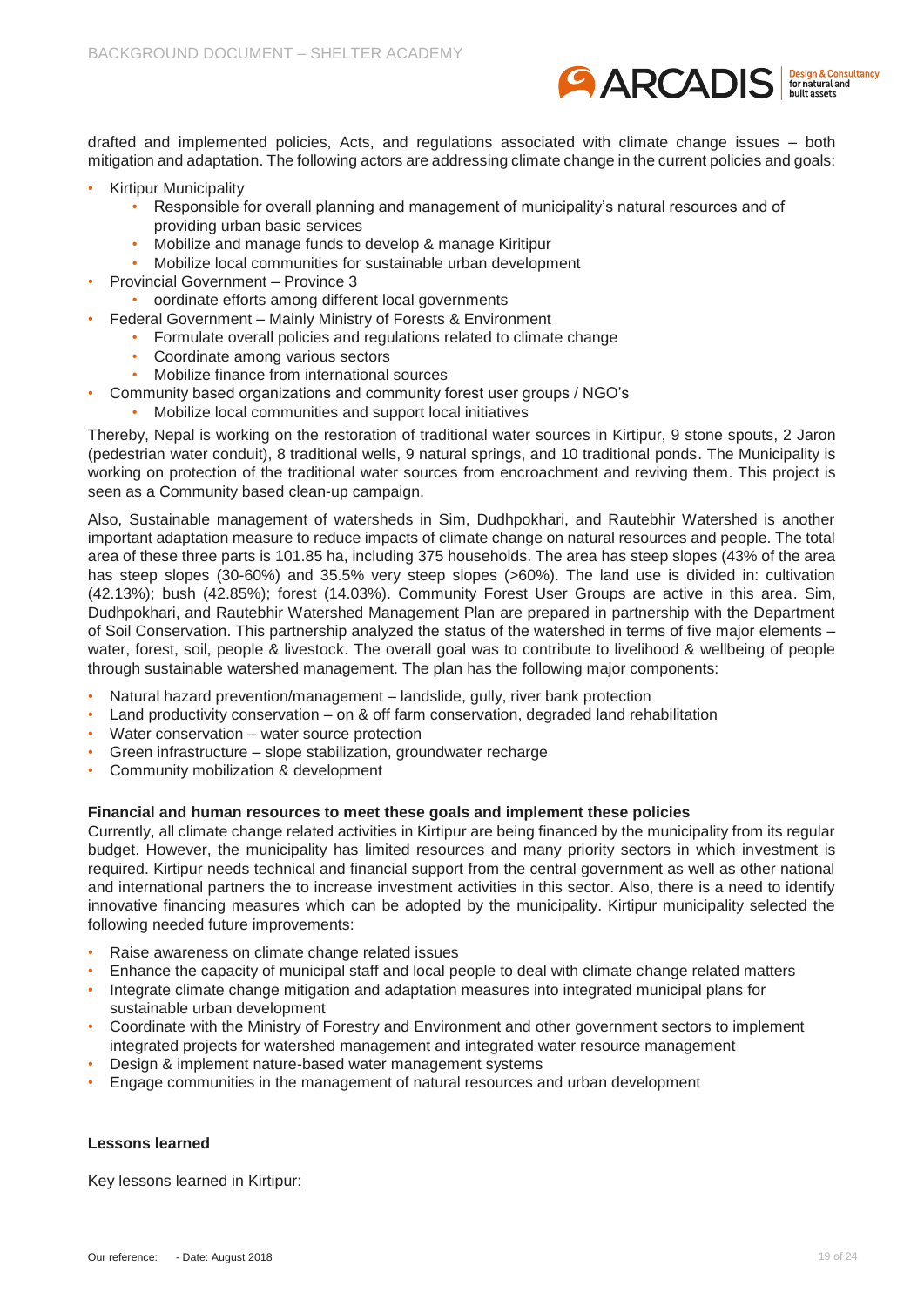

- As climate change impacts are already being felt, there is an urgent need to plan and implement adaptation and mitigation measures in the urban sector
- Because of limited resources, there is need for partnerships and support
- As water is the main area where climate change impacts will be felt, Kirtipur municipality has started protecting its watersheds and reviving traditional water systems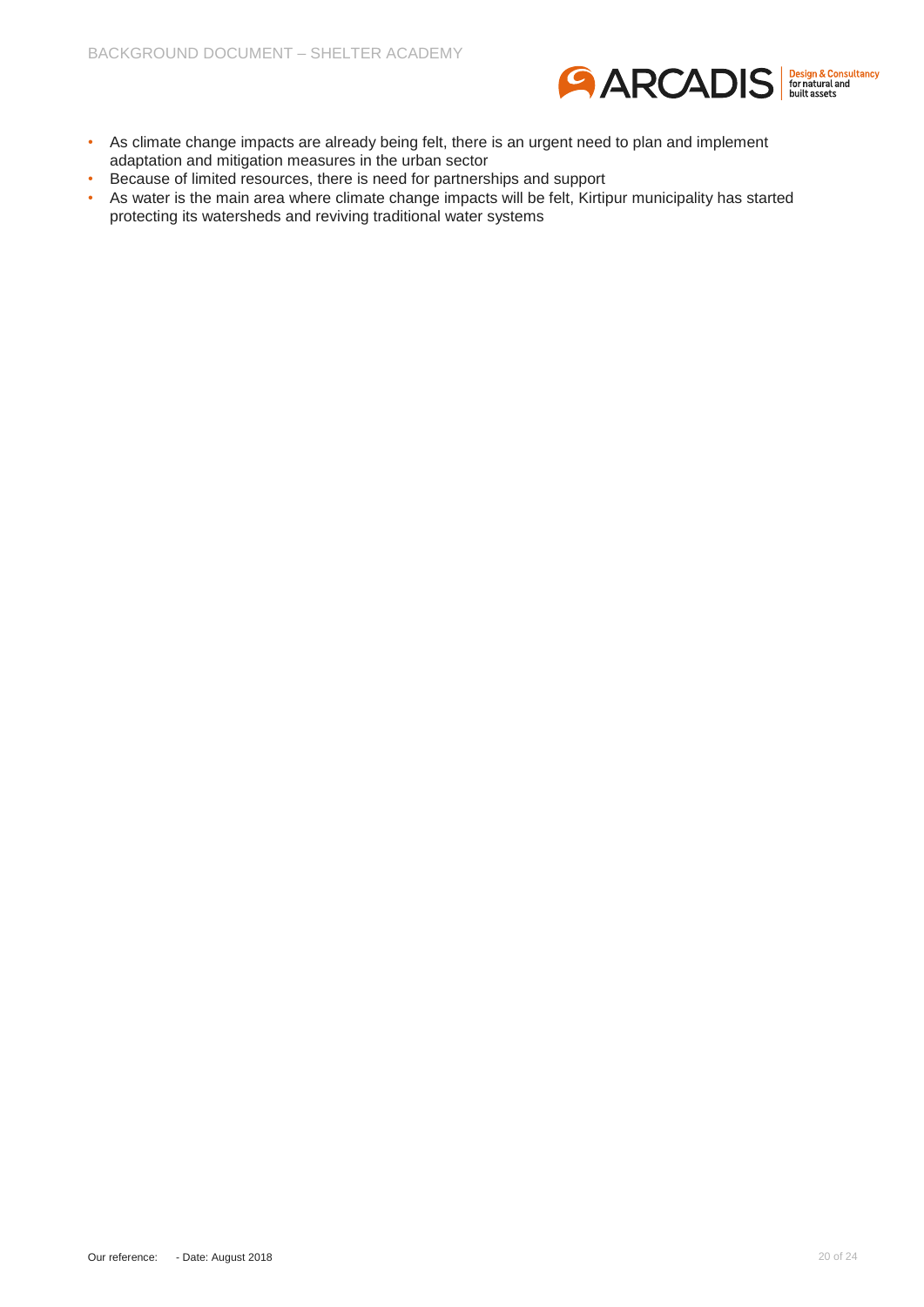

### <span id="page-20-0"></span>**3.8 Ghana, Sekondi – Takoradi**

#### **Demographic overview**

Sekondi-Takoradi Metropolis is located at the western coastline of the Republic of Ghana, about 242 km of Accra, the capital city and approximately 280 km from La Cote d'Ivoire border in the west.



In 1992, the constitution of the Republic of Ghana established the country as a unitary state. The President of the Republic of Ghana is the commander-in-chef of the armed forces and the head of state and government. The President head the executive branch of the government and appoints the vice president and cabinet. Ghana has a 275-member parliament.

Currently, Ghana has 10 regions and 254 metropolitan, municipal and district assemblies (MMDAs). These MMDAs serve as the highest political and administrative authority in each district with the primary function of enhancing local economic development. There are seven slum communities in Sekondi-Takoradi. The current growth rate of the population is 3.2%. The following demographics are known:

- 23.5 of Western Regional Population lives in Sekondi-Takoradi
- Total number of households: 142,516 with an average household size of 3.7
- Total urban population is 537,475 people
- The population density is 2,914 people per  $m^2$ .

The major economic activities of Sekond-Takoradi include: industry (19.1%), agriculture (21%), and services (59.9%). 84.6% of the employed are working in the private sector. And 63.9% of these private sector employees are working in the informal sector. Commercial and industry related activities are the major contributors to the economic development of Sekondi-Takoradi.

#### **Planning challenges in the coming years and lessons learned**

Challenges in the coming years include:

- Pressure on existing infrastructural facilities due to high influx of people to seek for oil related jobs;
- Housing deficit;
- Solid waste water management issues;
- Fast deteriorating roads network;
- High youth unemployment;
- And low adaptation to climate change.

#### **Financial and human resources to meet these goals and implement these policies**

The total annual budget of Sekond-Takoradi is USD 6.3 million. Major sources of financing are:

- Central Government;
- Fines:
- Rates (IGF):
- And Development Partners.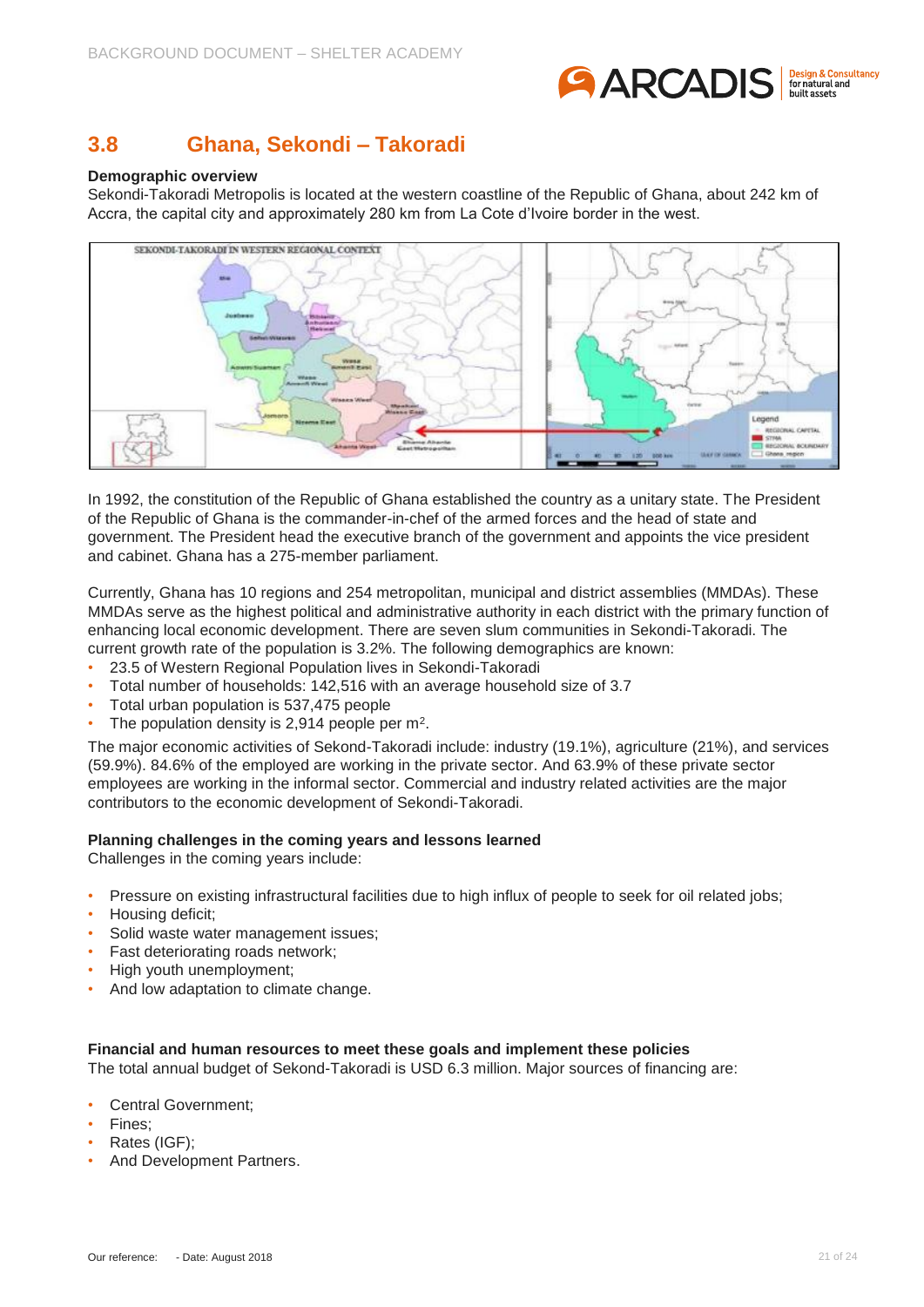

### <span id="page-21-0"></span>**3.9 Mozambique, Maputo**

#### **Demographic overview**

Mozambique is a country in Southeast Africa bordered by the Indian Ocean to the east, Tanzania to the north, Malawi and Zambia to the northwest, Zimbabwe to the west, and Swaziland (Eswatini) and South Africa to the southwest. It is separated from the Comoros, Mayotte, and Madagascar by the Mozambique Channel to the east. The capital and largest city are Maputo. Also, 7 of 11 major cities are along the coast. Mozambique is over 801,590 km2 with an estimated population of 28 million inhabitants. 30% of the population is living in urban areas, 60% of the population lives along the coast and 70% of the population lives in slums. More than 55% of people living below the poverty line.

Mozambique is endowed with rich and extensive natural resources. The country's economy is based largely on agriculture, but the industry is growing, mainly food and beverages, chemical manufacturing and aluminum and petroleum production. The tourism sector is also expanding. The country had a GDP of 3.7% in 2017, GDP per capita 382 USD 2016.

The focus area, the city of Pemba is the capital city of Cabo Delgado Province, covered by Indian ocean along 30 km on a direct line. The city consists of the largest bay in Africa and the 3th in the world. The municipality of Pemba covers 194 km2, and the city has 201,846 inhabitants, with a growth rate of 8.7%. 30% of the city is not urbanized (including slums), 20% is in process of urbanization and 30% of the land is urbanized.

Mozambique is a multi-party democracy under the 1990 constitution, including an executive, judiciary, and legislative branches. The executive branch comprises a President, Prime Minister, and Council of Ministers. There are 53 municipalities - 23 cities and 30 villages. The local governments autonomous regarding state power without prejudice to national interests and the State participation and with own representative parts. Local governments also attributions transferred gradually in accordance with the financial capacity to carry out the tasks assigned to it. Currently, there is a constitutional amendment for decentralization ongoing.

#### **Planning challenges in the coming years**

Mozambique's coastal cities serve as economic hubs and primary drivers of the country's development. Due to lack of infrastructure, city planning and geographic location, combined with sea level rise, frequent flooding and projected changes in extreme weather events, Mozambique's coastal cities are among the most vulnerable in Africa to climate change. By the 2040's, Mozambique's coast could lose up to 4,850 km2 of land and almost 1 million people could be forced to migrate inland. USAID is working with national and local governments, local institutions and leaders, and communities to incorporate climate change into city planning and undertake adaptive measures from the national to community level. Pemba is facing the following challenges:

- The city is located below sea level, which makes the city vulnerable for flooding caused by heavily rain, marine flood and tide
- Landslides and land degradation increased by deforestation
- Zoning schemes, land use, sanitation, water supply and waste management
- High population density in vulnerable areas and information settlements
- Infrastructures design and management
- Civic education and law enforcement
- Sea water intrusion
- Strong wind and cyclones

#### **Current policies and goals to address the issues of climate change in the next 1-10 years**

The [Government of Mozambique](http://www.portaldogoverno.gov.mz/) is making strides to enhance its climate change response framework. The Ministry for Coordination of Environment Affairs (MICOA) developed a national climate change strategy, which is named: Final Report: [Climate Change Health, Agriculture and Disaster Analysis in Mozambique.](https://cdkn.org/wp-content/uploads/2012/06/Climate-Change-Health-Agriculture-and-Disaster-Analysis-for-Mozambique-FINAL-REPORT.pdf) This report shows a roadmap for the development of the country by 2025. The overarching objective of Governance in Mozambique is the fight against poverty. A key component to reducing poverty is the development of human capital. Human health is a key component of the human and social capital because the component of health comprises the physical, psychological, spiritual and social wellbeing. The impacts of climate change are also identified in this report.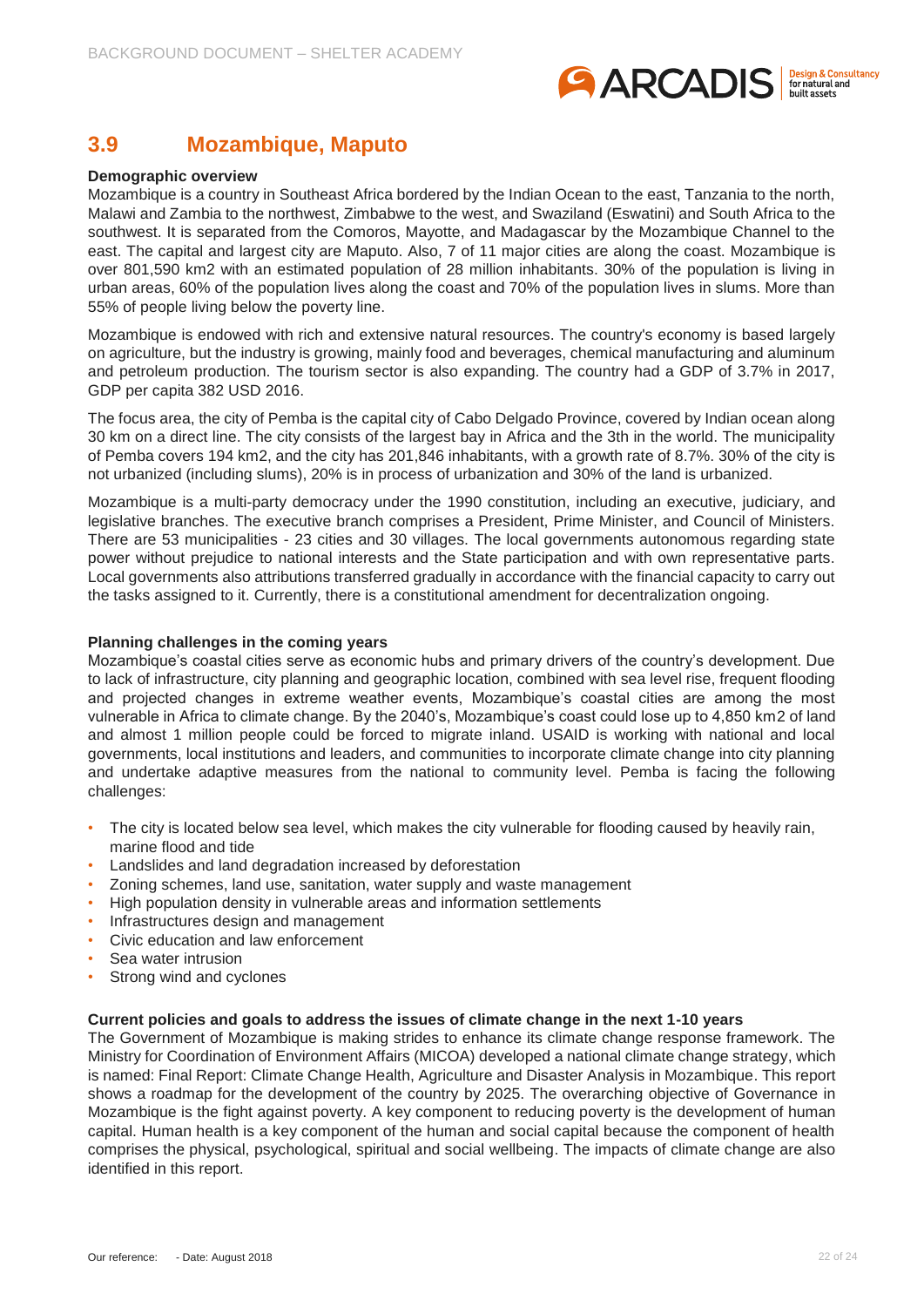

Besides the Final Report: [Climate Change Health, Agriculture and Disaster Analysis in Mozambique,](https://cdkn.org/wp-content/uploads/2012/06/Climate-Change-Health-Agriculture-and-Disaster-Analysis-for-Mozambique-FINAL-REPORT.pdf) different actors are also involved to help the country to adapt to the changing climate. The most important actors are:

- Civil society organizations, Religious leaders and Communitarian leaders for sensitization
- Universities supporting researches, integrating CC subjects on curriculums and community training
- Government technical support for elaboration of urban plans, dissemination of constructive methods and fund raising
- International Cooperation Partners providing funds and technical assistance
- ANAMM coordinating experience exchanging with other municipalities and the Compact of the Coastal cities of Mozambique (CCCM)

#### **Financial and human resources to meet these goals and implement these policies**

Currently, the financing of climate change mitigation and adaption is done by the local governments. Municipalities heavily rely on project financing by partners like USAID, Global Environmental Facilities, and European Union. These projects also provide technical assistance and knowledge exchange. The financial resources of the country itself are a limited number and have limited capacities in issues related to climate change. If there are resources available, they are also made available for nature-based ecosystem management. 31% of the planned budget is own revenue, 61% of the planned budget is coming from governmental transfers, and 8% is funded by donations.

#### **Lessons learned**

Key Lessons Learned in Pemba:

- Given that climate change is a cross-cutting phenomenon, ideas and actions should receive the attention of all sectors;
- Monitoring and evaluation of the plans should be a constant task to improve the quality of the implemented interventions and attract more internal and external funding;
- Ensure ownership, not only by service providers, but especially by beneficiaries;
- It is not enough to draw up strategic plans. It is necessary to make them operational by transforming them into operational activities;
- A realistic cost analysis is required to implement the activities;
- Commitment to climate issues should focus on changing attitudes and behaviors;
- Environmental education in younger individuals has proved to be quite fruitful, so the municipality will strengthen its links with academies and schools.